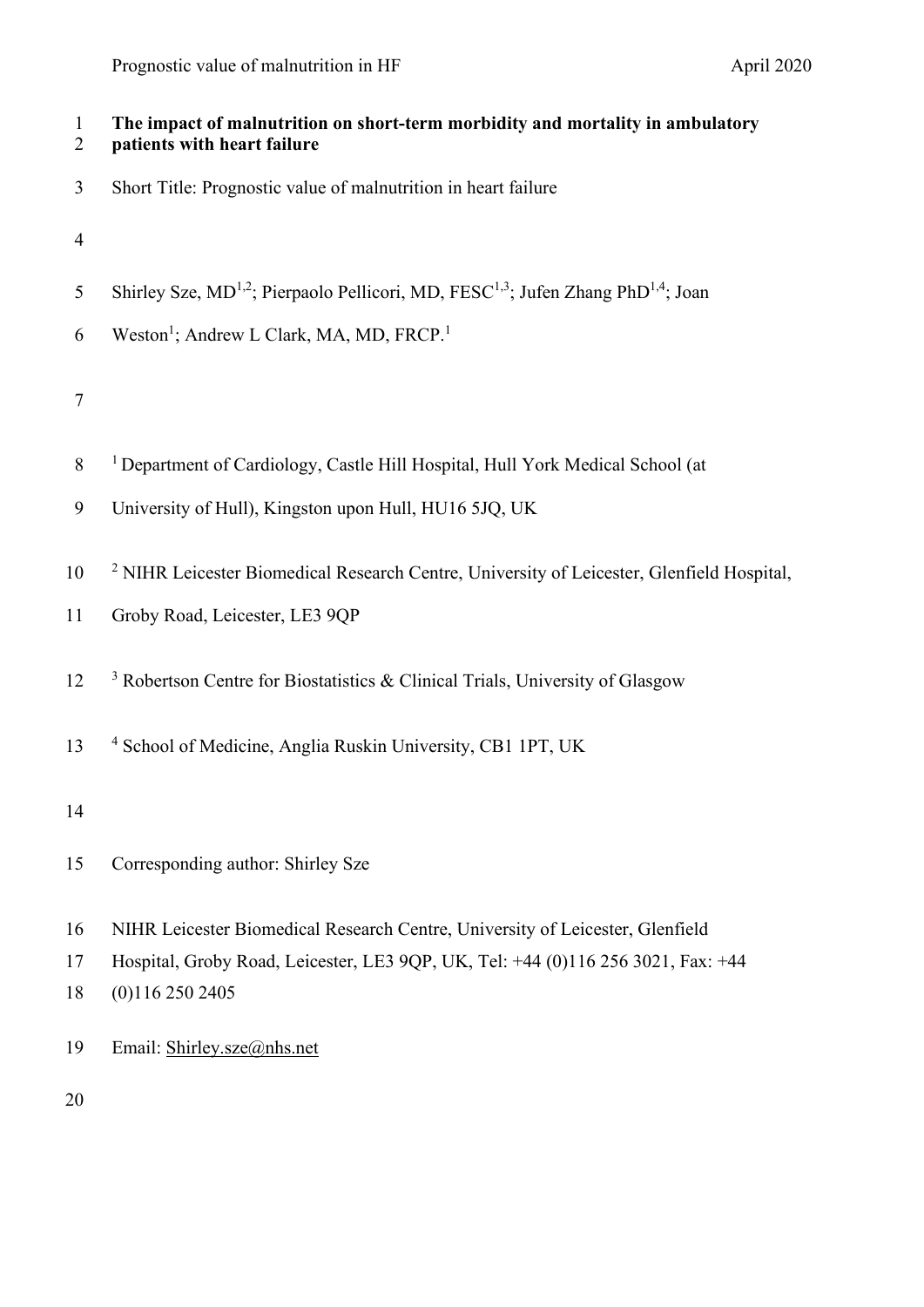| Data described in the manuscript, code book, and analytic code will be made available           |
|-------------------------------------------------------------------------------------------------|
| upon request pending application and approval.                                                  |
|                                                                                                 |
| Funding/Sources of support: The authors received no specific funding for this work. No          |
| author has received travel, gifts or honoraria associated with any portion of the study.        |
| Word count: 3798 (from the introduction to the conclusion, excluding abstract, tables,          |
| figures, acknowledgments, references, and supplemental material)                                |
|                                                                                                 |
| Abbreviations: $AF =$ atrial fibrillation, $AIC = Akaike$ Information Criterion, $BAPEN =$      |
| British Association for Parenteral and Enteral Nutrition, BIC = Bayesian Information            |
| Criterion, BMI = body mass index, CHF = chronic heart failure, CONUT = controlling              |
| nutritional status index, $COPD =$ Chronic obstructive pulmonary disease, $CVA =$               |
| Cerebrovascular accident, $eGFR =$ estimated glomerular filtration rate, $GNRI =$ geriatric     |
| nutritional risk index, $Hb =$ hemoglobin, $HeFREF =$ heart failure with reduced ejection       |
| fraction, HeFNEF = heart failure with normal ejection fraction, $HF =$ heart failure, IQR=      |
| interquartile range, $LVEF = left$ ventricular ejection fraction, $MI = myocardial$ infarction, |
| $MNA-SF = mini$ nutritional assessment-short form, $MUST = malnutrition$ universal screening    |
| tool, NT-proBNP = N-terminal pro B-type natriuretic peptide, NYHA = New York Heart              |
| Association, $PNI =$ prognostic nutritional index, $PVD =$ peripheral vascular disease, $SGA =$ |
| subjective global assessment.                                                                   |
|                                                                                                 |
|                                                                                                 |
|                                                                                                 |
|                                                                                                 |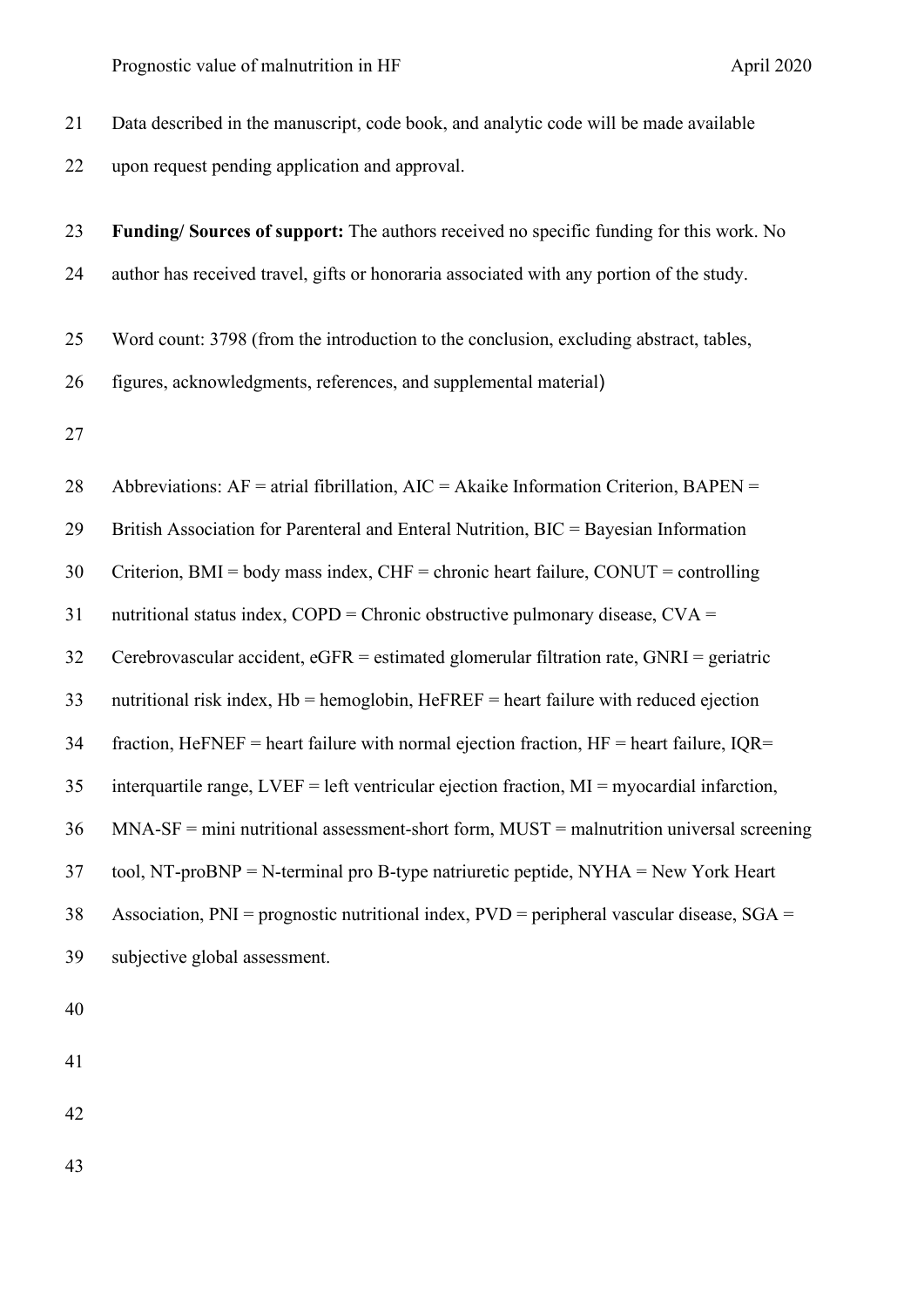Prognostic value of malnutrition in HF April 2020

| 44 | Abstract                                                                                      |
|----|-----------------------------------------------------------------------------------------------|
| 45 | <b>Background:</b>                                                                            |
| 46 | Malnutrition is common in patients with chronic heart failure (CHF) and is associated with    |
| 47 | adverse outcome, but it is uncertain how malnutrition should best be evaluated.               |
| 48 |                                                                                               |
| 49 | <b>Objectives:</b>                                                                            |
| 50 | This prospective cohort study aims to compare the short-term prognostic value of 9            |
| 51 | commonly used malnutrition tools in CHF patients.                                             |
| 52 |                                                                                               |
| 53 | <b>Methods:</b>                                                                               |
| 54 | We assessed, simultaneously: 3 simple tools (controlling nutritional status (CONUT) score,    |
| 55 | geriatric nutritional risk index (GNRI), prognostic nutritional index (PNI)); 3 multi-        |
| 56 | dimensional tools (malnutrition universal screening tool (MUST), mini nutritional             |
| 57 | assessment-short form (MNA-SF), subjective global assessment (SGA)); and 3 laboratory         |
| 58 | tests (serum cholesterol, albumin and total lymphocyte count) in consecutive patients with    |
| 59 | CHF attending a routine follow-up. The primary end point was all-cause mortality; the         |
| 60 | secondary end point was the combination of all-cause hospitalization and all-cause mortality. |
| 61 |                                                                                               |
| 62 | <b>Results:</b>                                                                               |
| 63 | 467 patients (67% male, median age 76 years (range: 21-98 years), median N-terminal pro-B-    |
| 64 | type natriuretic peptide (NT-proBNP) 1156 ng/L) were enrolled. During a median follow-up      |
| 65 | of 554 days, 82 (18%) patients died and 201 (43%) patients had either a non-elective          |
|    |                                                                                               |

hospitalization or died.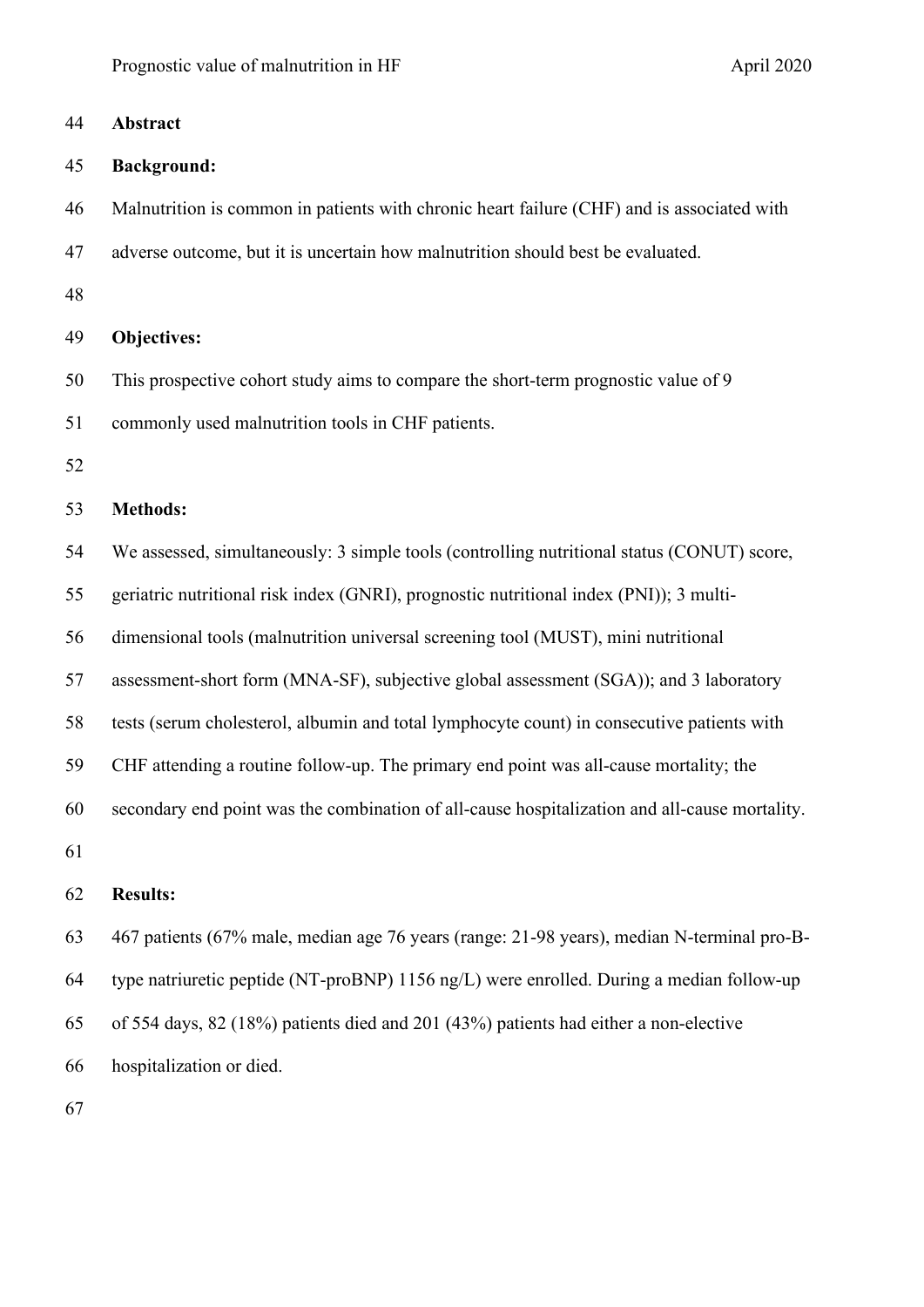| 68 | In models corrected for age, hemoglobin (Hb), renal function, New York Heart Association      |
|----|-----------------------------------------------------------------------------------------------|
| 69 | (NYHA) class, NTproBNP, body mass index and comorbidities, all malnutrition tools, except     |
| 70 | total lymphocyte count and serum cholesterol, were independently associated with worse        |
| 71 | morbidity and mortality.                                                                      |
| 72 |                                                                                               |
| 73 | A base model for predicting mortality including age, NYHA class, log [NT-proBNP], Hb,         |
| 74 | renal function and comorbidities had a C-statistic of 0.757. Among simple tools: CONUT (C-    |
| 75 | statistic=0.777); among multi-dimensional tools, MNA-SF (C-statistic=0.776) and among         |
| 76 | biochemical tests: albumin (C-statistic=0.773), increased model performance most compared     |
| 77 | to base model. Patients with serum albumin <30 $g/L$ was associated with a 6-fold increase in |
| 78 | mortality compared to patients with albumin $\geq$ 35 g/L.                                    |
| 79 |                                                                                               |
| 80 | <b>Conclusion:</b>                                                                            |
| 81 | Malnutrition is strongly associated with adverse outcomes in CHF patients. Measuring serum    |
| 82 | albumin provides comparable prognostic information to simple or multi-dimensional             |
| 83 | malnutrition tools.                                                                           |
| 84 | (300 words)                                                                                   |
| 85 |                                                                                               |
| 86 |                                                                                               |
| 87 | Key words: heart failure, malnutrition, prognosis, mortality, hospitalization                 |
| 88 |                                                                                               |
| 89 |                                                                                               |
| 90 |                                                                                               |
| 91 |                                                                                               |
| 92 |                                                                                               |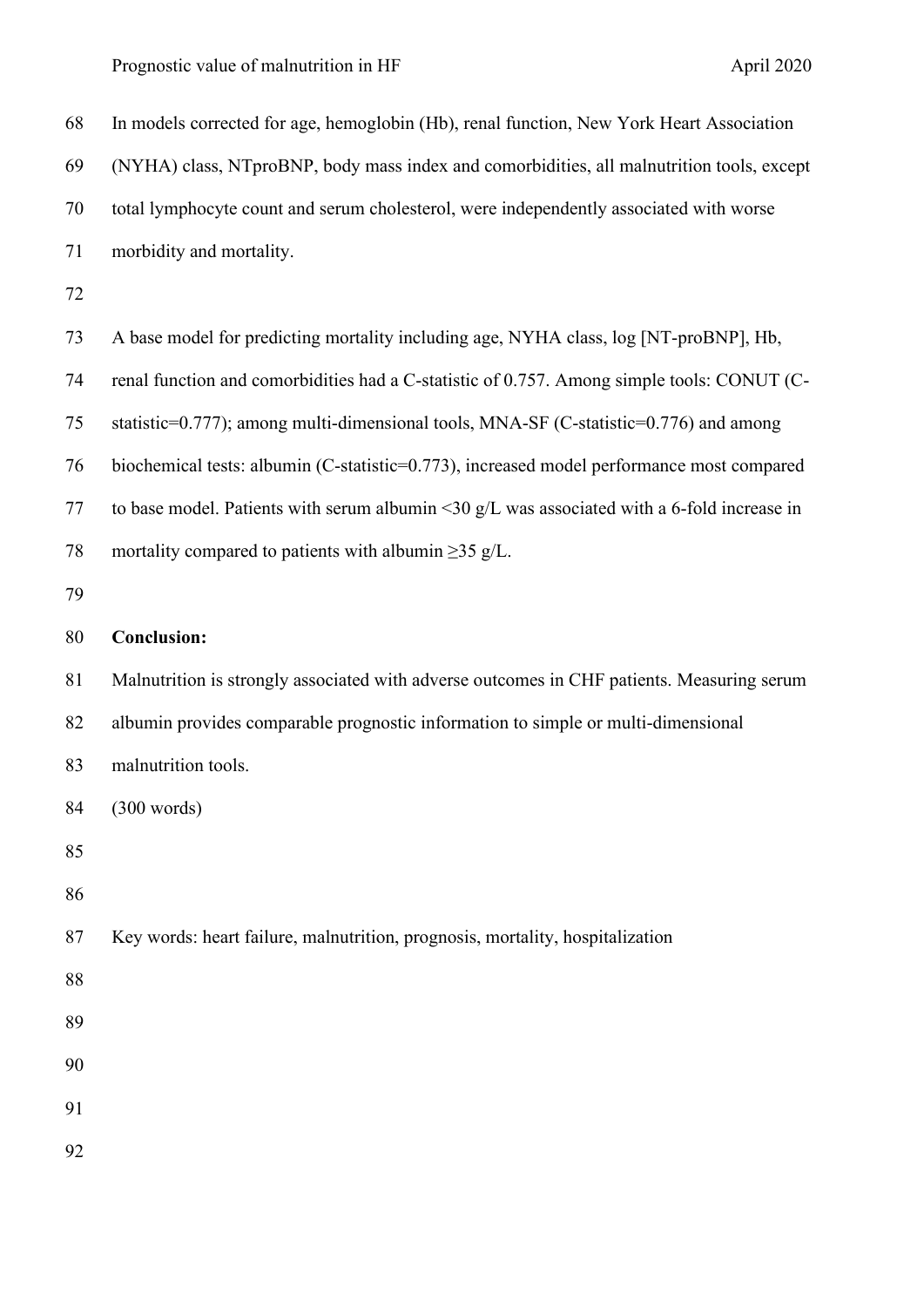### **Introduction**

 Malnutrition is the lack of intake or uptake of nutrients, which ultimately results in altered body composition, leading to reduced physical function and worse clinical outcomes ([1\)](#page-30-0). 

 Malnutrition is common in patients with heart failure (HF), and is associated with significant disability, morbidity and mortality ([2\)](#page-30-1). The relationship between malnutrition and HF is complex. On one hand, nutritional deficiencies might cause atrophy and fibrosis of cardiac myocytes, leading to reduced left ventricular mass and function ([3](#page-30-2),[4\)](#page-30-3). The lack of nutrients secondary to poor lifestyles and habits such as chronic and severe alcoholism, might also contribute to the development of overt HF. On the other hand, HF itself predisposes to congestive enteropathy and malabsorption ([5](#page-30-4)). The sustained neurohormonal activation and chronic inflammation associated with HF lead to hypercatabolism, which, in turn, predisposes to sarcopenia and cachexia ([6](#page-30-5)). Older age, polypharmacy, and other co-morbidities, such as dementia or frailty ([7\)](#page-30-6), might further increase the risk of malnutrition in patients with HF. 

 Current guidelines recommend assessment of nutritional status in patients with HF([8](#page-30-7)), but there is no consensus as to how malnutrition should best be measured. We therefore performed a comprehensive malnutrition evaluation in a cohort of well-characterised ambulatory patients with chronic heart failure (CHF) and compared the short-term prognostic significance of 9 commonly used malnutrition tools.

- 
- 
- 
-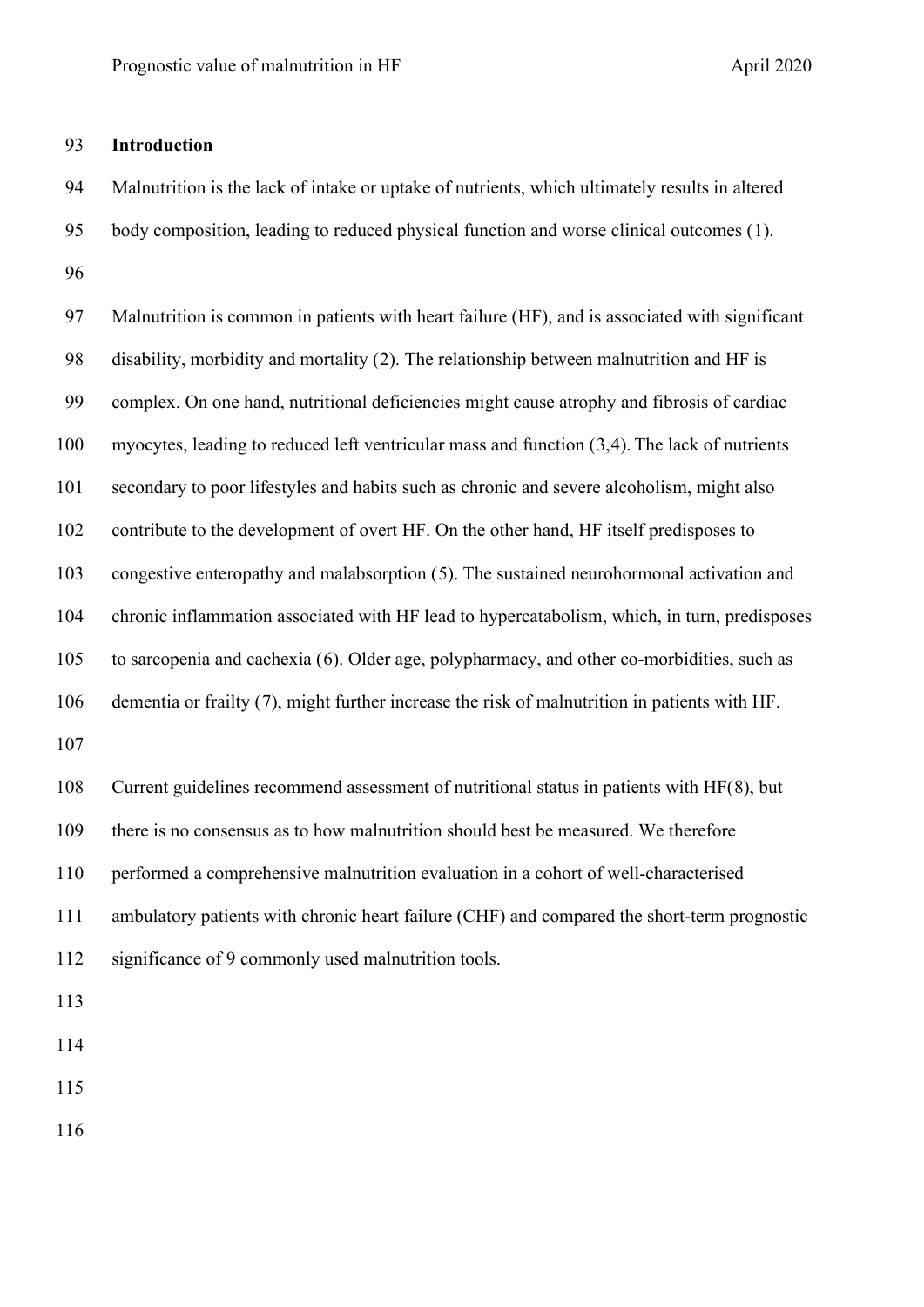### **Methods**

#### Study population (Supplementary Figure 1)

Between September 2016 and March 2017, we enrolled prospectively consecutive

ambulatory patients with CHF who attended a community HF clinic for a routine follow-up

appointment. All patients had a pre-existing (>1 year) clinical diagnosis of HF, confirmed by

either evidence of left ventricular systolic dysfunction on echocardiography (left ventricular

ejection fraction (LVEF) <40% or at least moderate left ventricular systolic dysfunction by

visual inspection if LVEF was not calculated), defined as heart failure with reduced ejection

fraction, HeFREF; **or** normal left ventricular systolic function (LVEF >40%) and N-terminal

pro-B-type natriuretic peptide (NTproBNP) >400 ng/L, defined as heart failure with normal

ejection fraction, HeFNEF ([9](#page-31-0)). All patients gave consent to take part in research and had been

initiated on treatment for HF according to the Heart Failure Association of the European

Society of Cardiology Guidelines for the diagnosis and treatment of acute and chronic heart

failure (8).

 During the visit, all patients had a full medical history, physical examination, blood tests (full blood count, urea and electrolytes and NT-proBNP), an electrocardiogram and a consultation with a HF specialist.

### 136 Malnutrition evaluation

 All patients were screened by the same researcher (SS) for malnutrition. (Supplementary Table 1a)

The simple tools used were: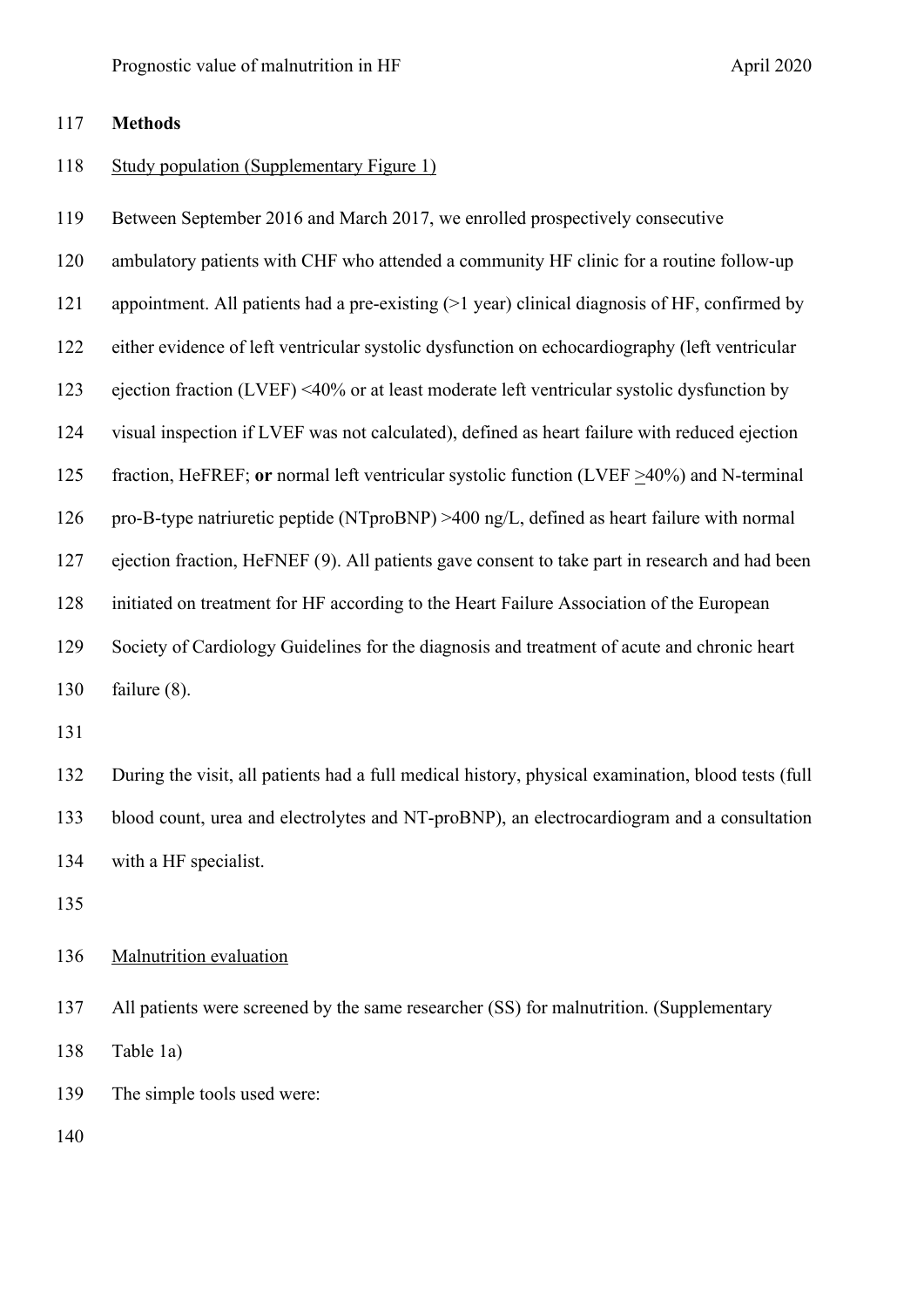*1) The geriatric nutritional risk index* (GNRI)

142 GNRI was calculated using the formula:  $[1.489 \times \text{albumin (g/L)}] + [41.7 \times \text{current weight}/$  ideal weight] ([10](#page-31-1)). Ideal body weight was calculated using the formula: 22 x square of height in meters ([11\)](#page-31-2). Subjects with GNRI >98 have normal nutritional status, those with GNRI 92- 145 98, 82-91, <82 have mild, moderate and severe malnutrition respectively. GNRI  $\leq$  98 is classified as malnourished (10).

 *2) The COntrolling NUTritional Status index* (CONUT score; scored between 0-12): The CONUT score was developed by Ignacio de Ulibarri and colleagues in 2005 as a screening tool for assessment of nutritional status of in-patients ([12\)](#page-31-3). It uses serum albumin, cholesterol and total lymphocyte count. Subjects with a CONUT score 0-1 have normal nutritional status, those with CONUT score 2-4, 5-8, 9-12 have mild, moderate and severe 153 malnutrition respectively. Subjects with CONUT score  $\geq 2$  are classified as malnourished (12).

*3) The prognostic nutritional index* (PNI)

157 PNI is calculated using the formula: 10 x serum albumin  $(g/dL) + 0.005$  x total lymphocyte 158 count  $(mm<sup>3</sup>)$  ([13\)](#page-31-4). Subjects with PNI >38 have normal nutritional status; those with PNI 35- 38 and <35 have moderate and severe malnutrition respectively. Subjects with PNI ≤38 are classified as malnourished (13).

The multi-dimensional tools used were:

 *1) Malnutrition Universal Screening Tool (*MUST; scored between 0-2): (Supplementary Table 1b)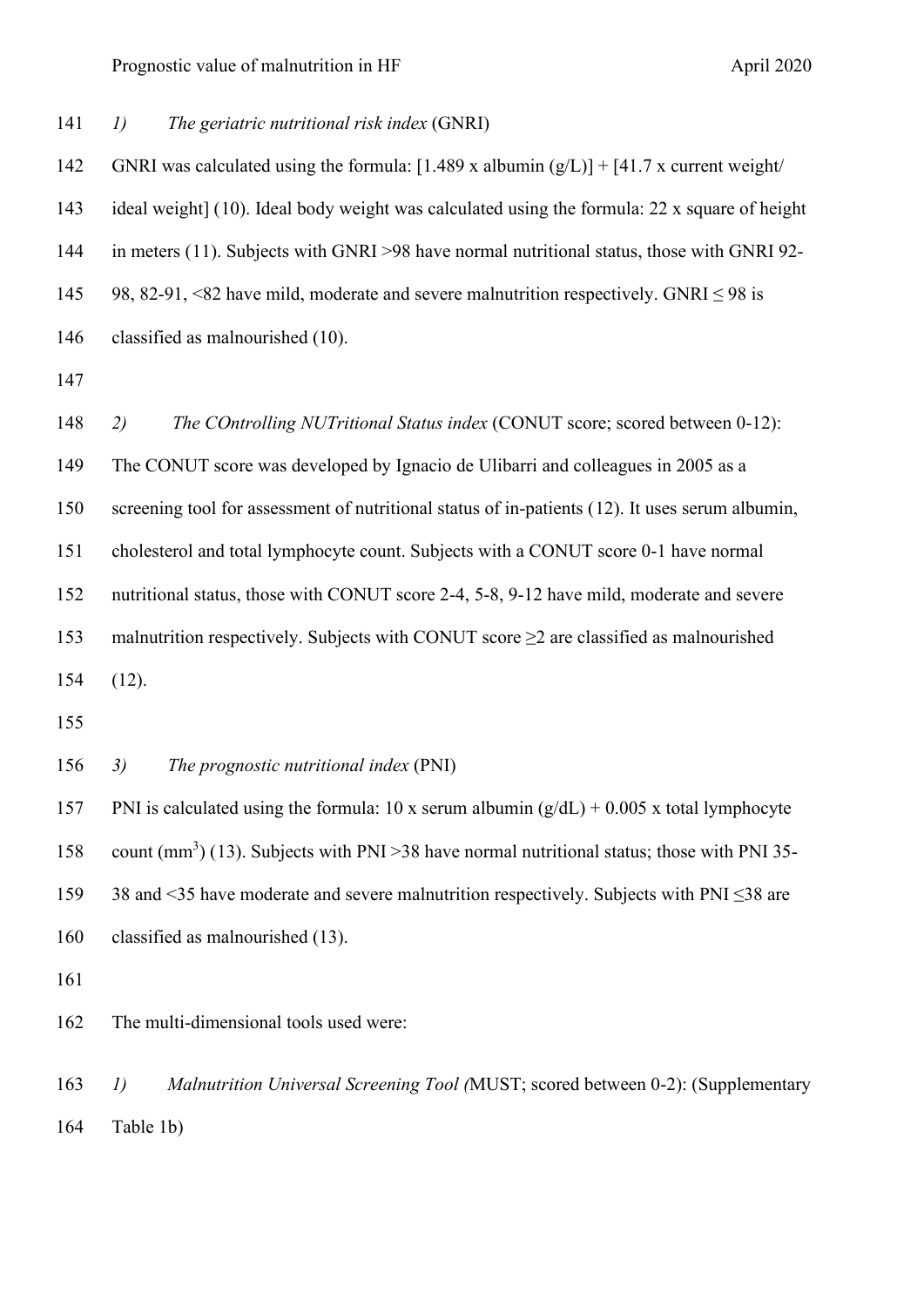Prognostic value of malnutrition in HF April 2020

| 165 | MUST is a screening tool developed by the multidisciplinary malnutrition advisory group of          |
|-----|-----------------------------------------------------------------------------------------------------|
| 166 | the British Association for Parenteral and Enteral Nutrition (BAPEN) in 2003 to identify            |
| 167 | malnutrition in adults (14). MUST uses 3 simple steps: body mass index (BMI), weight loss           |
| 168 | and the effect of acute illness on food intake to generate an overall risk of malnutrition.         |
| 169 | Subjects with MUST score 0 have normal nutritional status (low malnutrition risk); those            |
| 170 | with MUST score 1 and $\geq$ 2 have mild (medium risk) and $\geq$ moderate (high risk) malnutrition |
| 171 | respectively. Subjects with MUST $\geq 1$ are classified as malnourished (14). The researcher       |
| 172 | who assessed nutrition status completed the BAPEN's e-learning available at                         |
| 173 | www.bapen.org.uk.                                                                                   |
| 174 |                                                                                                     |
| 175 | Mini Nutritional Assessment Short Form (MNA-SF; scored between 0-14):<br>2)                         |
| 176 | (Supplementary Table 1c)                                                                            |
| 177 | MNA was developed in 1996 as a tool to identify malnutrition in elderly patients (15). MNA-         |
| 178 | short form (MNA-SF) (16), a shorter version of MNA, consists of 6 questions which assess            |
| 179 | food intake, weight loss, mobility, acute events, neuro-psychological problems and BMI.             |
| 180 | Subjects with MNA-SF score 12-14 have normal nutritional status, those with MNA-SF score            |
| 181 | 8-11 and $\leq$ 7 have mild and $\geq$ moderate malnutrition respectively. Subjects with MNA-SF     |
| 182 | score $\leq$ 11 are classified as malnourished (16).                                                |
| 183 |                                                                                                     |
| 184 | 3)<br>Subjective global assessment (SGA; scored as A, B or C): (Supplementary Table 1d)             |
| 185 | SGA is a nutritional assessment tool that is widely used in a variety of clinical settings          |

([17,](#page-32-1)[18](#page-32-2)). It includes an assessment of medical history (specifically evaluating weight loss,

changes in dietary intake, gastrointestinal symptoms and functional capacity) and a physical

examination (specifically evaluating large muscle wasting as determined by palpable loss of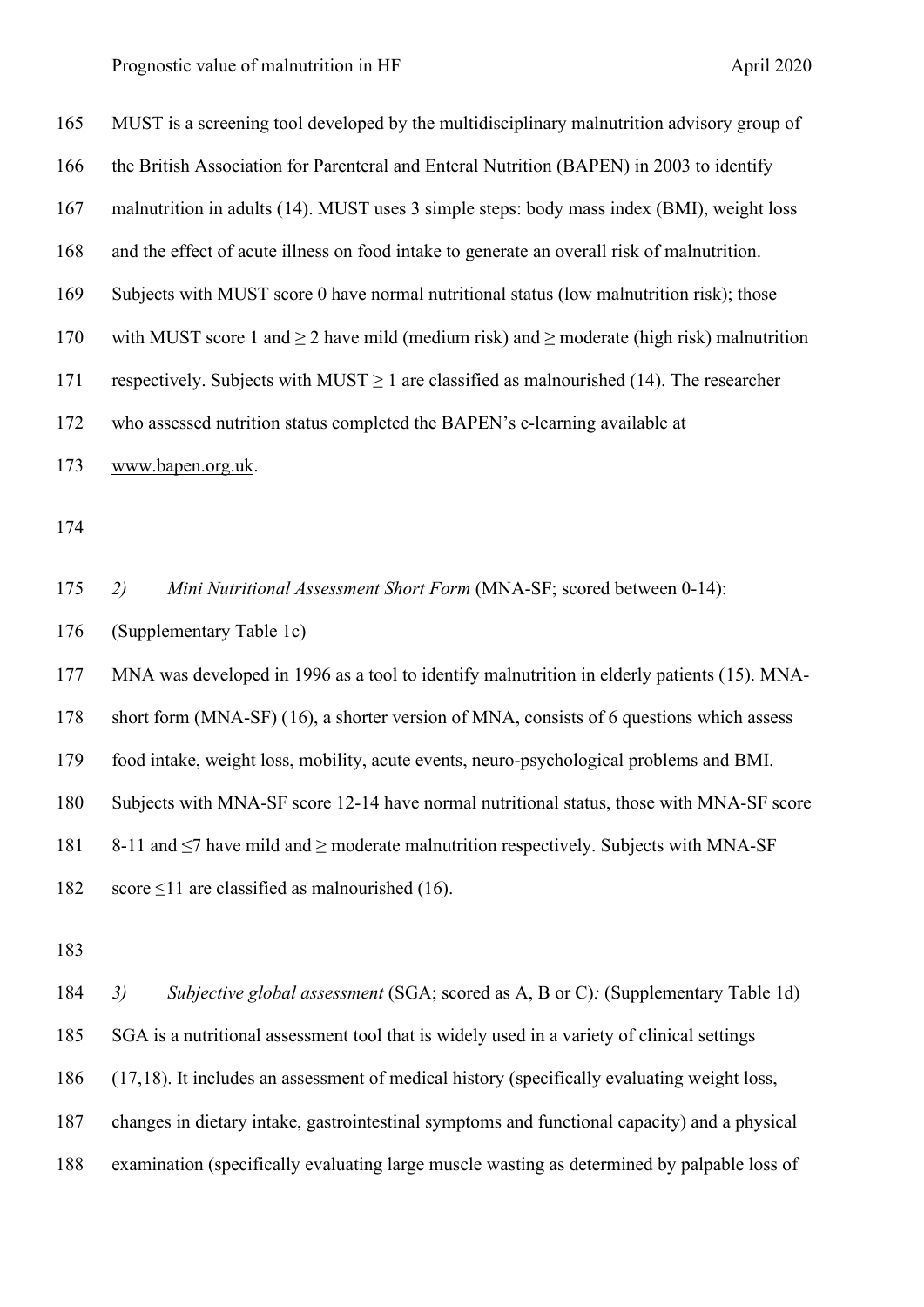| 189 | bulk; subcutaneous fat loss as determined by arm circumference; peripheral edema and         |
|-----|----------------------------------------------------------------------------------------------|
| 190 | ascites: graded as none; mild to moderate or severe). The measurements are not precise, but  |
| 191 | are a subjective impression. Each component of the SGA is ranked as either 'A', 'B' or 'C'   |
| 192 | according to specific set criteria, with 'A' reflecting normal nutritional status and 'C'    |
| 193 | reflecting significant malnutrition. The ranking with the highest frequency among individual |
| 194 | components of SGA was determined as the overall SGA score. We classified subjects with       |
| 195 | SGA-A as having normal nutritional status, those with SGA-B and C, we classified as          |
| 196 | having mild and $\geq$ moderate malnutrition respectively. Subjects with SGA-B or C are      |
| 197 | malnourished (17).                                                                           |
| 198 |                                                                                              |
| 199 | The laboratory tests chosen were based on the components of the CONUT score as these         |
| 200 | have been studied in prior work (19):                                                        |
| 201 | Serum cholesterol level (mmol/L): (Supplementary Table 1a)<br>I)                             |
| 202 | Subjects with serum cholesterol level >4.65 have normal nutritional status according to the  |
| 203 | CONUT score cut-off, those with serum cholesterol level 3.62-4.65, 2.59-3.61, <2.59 have     |
| 204 | mild, moderate and severe malnutrition respectively (12). Subjects with serum cholesterol    |
| 205 | level $\leq$ 4.65 are classified as malnourished.                                            |
| 206 | Serum albumin level $(g/L)$ : (Supplementary Table 1a)<br>2)                                 |
| 207 | Subjects with serum albumin level $\geq$ 35 have normal nutritional status according to the  |
| 208 | CONUT score cut-off, those with serum albumin level 30-34, 25-29 and <25 have mild,          |
| 209 | moderate and severe malnutrition respectively $(12)$ . Subjects with serum albumin level <35 |
| 210 | are classified as malnourished.                                                              |
| 211 |                                                                                              |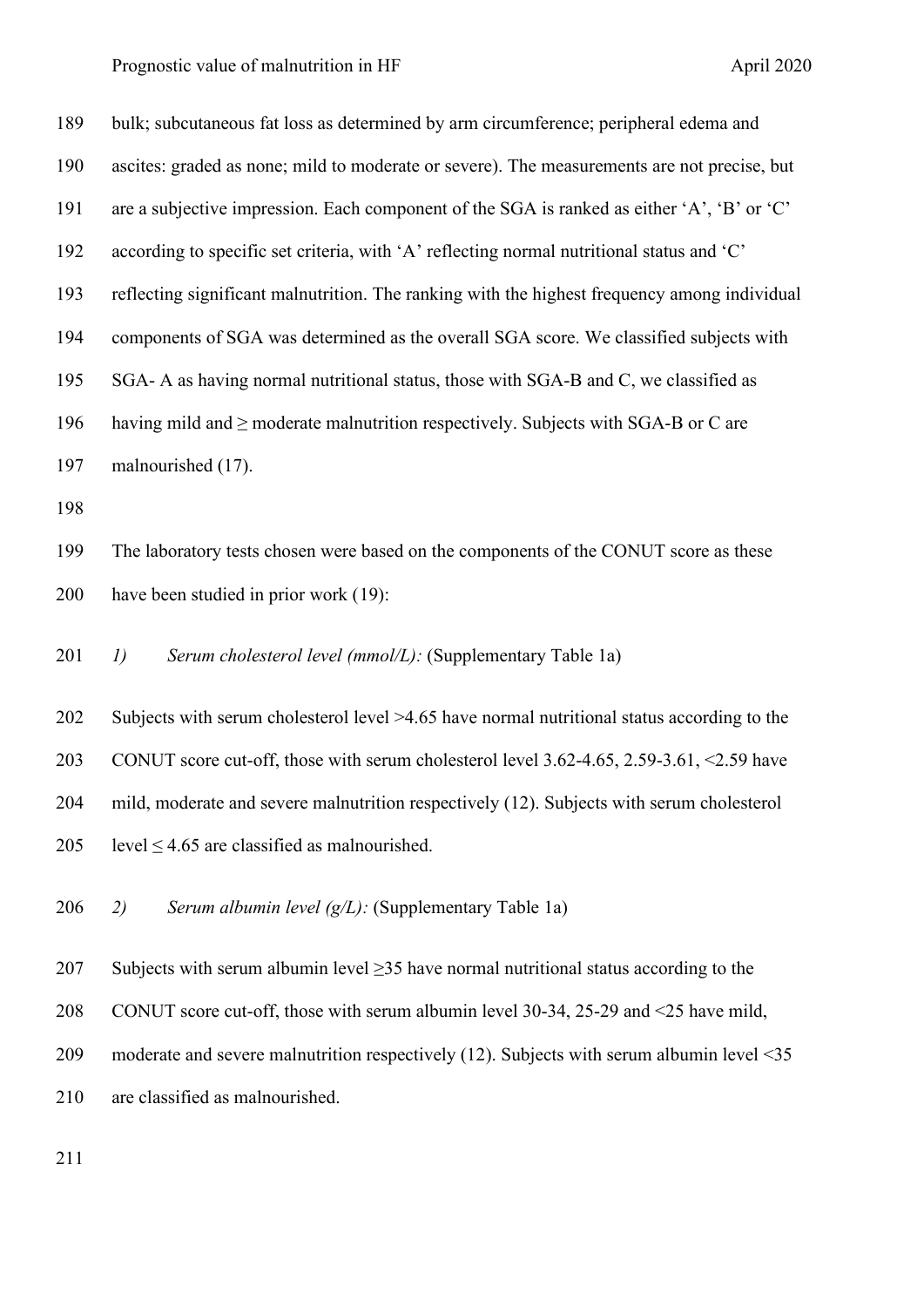212 *3) Serum total lymphocyte count*  $(x10^9/L)$ *:* (Supplementary Table 1a)

213 Subjects with serum total lymphocyte count of  $\geq$ 1.6 have normal nutritional status according to the CONUT score cut-off, those with total lymphocyte count 1.20-1.59, 0.80-1.19 and <0.80 have mild, moderate and severe malnutrition respectively (12). Subjects with serum total lymphocyte count <1.6 are classified as malnourished.

#### Co-morbidities

 Co-morbidities were recorded using the Charlson co-morbidity index/score ([20](#page-32-4)). Hypertension was defined as systolic blood pressure ≥140 mmHg, diastolic blood pressure ≥90 mmHg or a previous clinical diagnosis ([21\)](#page-32-5). Current hemoglobin (Hb) levels were used to define anemia (Hb<13.0 g/dL in men and <12.0 g/dL in women) ([22](#page-32-6)). Diabetes mellitus was defined according to the Diabetes UK guidelines ([23](#page-33-0)). Patients consented to the use of electronic medical records to identify previous clinical history of myocardial infarction (MI), peripheral vascular disease (PVD), cerebrovascular accidents (CVA), chronic obstructive pulmonary disease (COPD), dementia, rheumatological disease, peptic ulcer disease, liver or renal disease or malignancy.

### End points and follow-up

230 Patients were followed until the 1<sup>st</sup> of August 2018. All patients were followed for a

minimum of one year. The primary end point was all-cause mortality and the secondary end

point was the combination of all-cause hospitalization and all-cause mortality.

Mortality was ascertained by using medical records (updated systematically onto a NHS

electronic database), autopsy reports and death certificates. Hospitalization was ascertained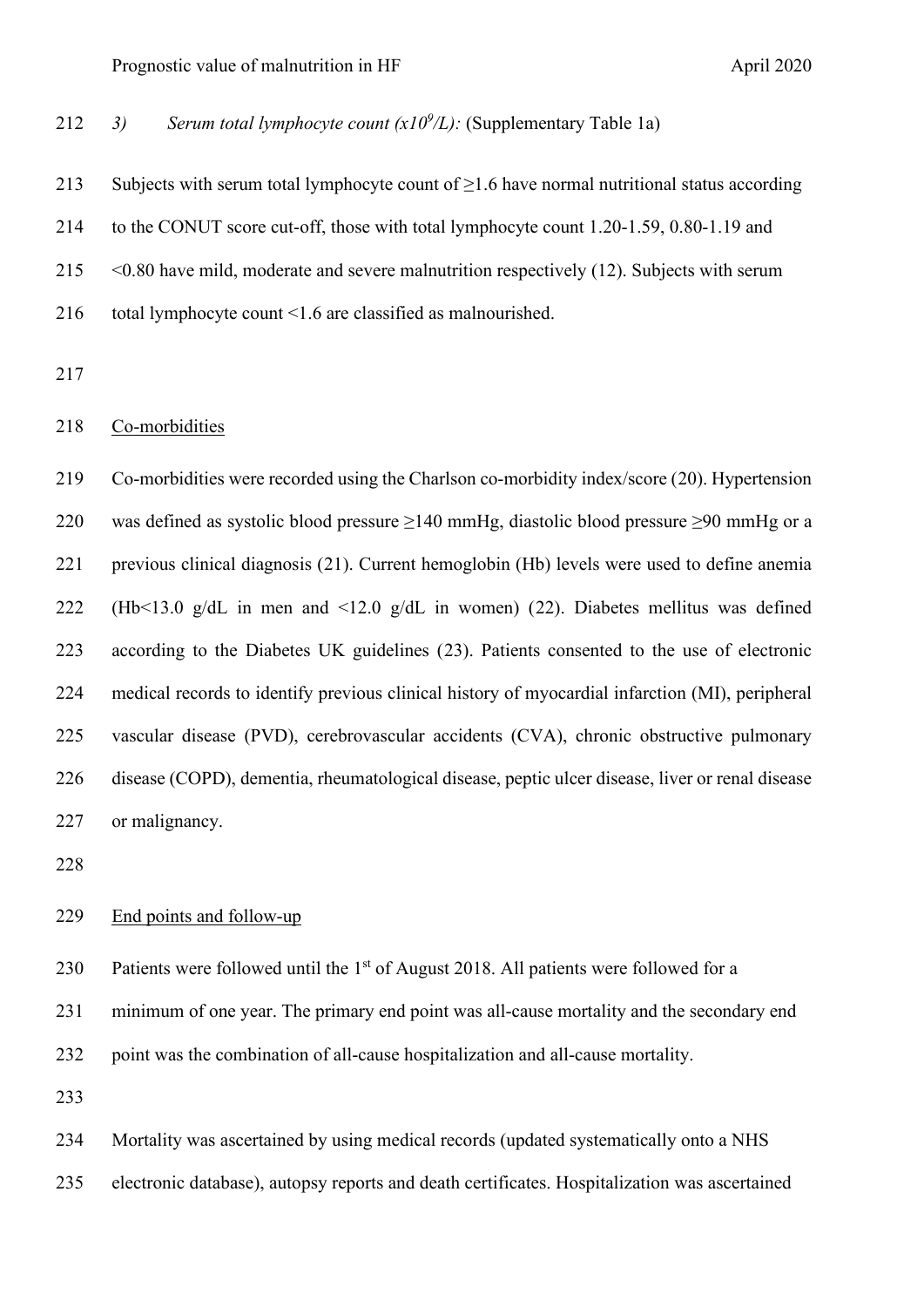by using electronic medical records and discharge letters. Hospitalizations refer to non-

elective admissions to hospital with length of stay of at least 24 hours.

Statistical analysis

240 Continuous data are expressed as a median with interquartile range  $(IQR)$  (25<sup>th</sup> to

241  $75<sup>th</sup>$  centiles) and categorical data are expressed as % (N). Independent t tests and Mann-

Whitney U tests were used to compare two continuous variables for normally and non-

normally distributed data. The chi-squared test was used to compare proportions between

groups.

 Time-to-event data are presented graphically using Kaplan-Meier curves. Log-rank-tests were used to compare survival between groups. To understand the prognostic value of different malnutrition tools, we performed two types of analyses: 1) etiological analysis and 2) 9 predictive analysis.<sup>24</sup> The aim of the etiological analysis is to understand the causal relationship between malnutrition tools and outcomes, with adjustment for possible confounders. On the other hand, the aim of the predictive analysis is to predict accurately the risk of outcomes using multiple predictors collectively.

 For etiological analysis, the relation between a variable and outcome was explored using Cox regression analysis. The Schoenfeld and scaled Schoenfeld residuals were used to check the proportional hazards assumption in multivariable Cox regression analyses (Supplementary Table 2). Since there is no significant relationship between residuals and time, we assumed the proportional hazards (Supplementary Figure 2). Univariable and multivariable analyses with Cox proportional hazard regression were used to determine significant predictors of events. Variables with p<0.05 in univariable analysis, which are known predictors of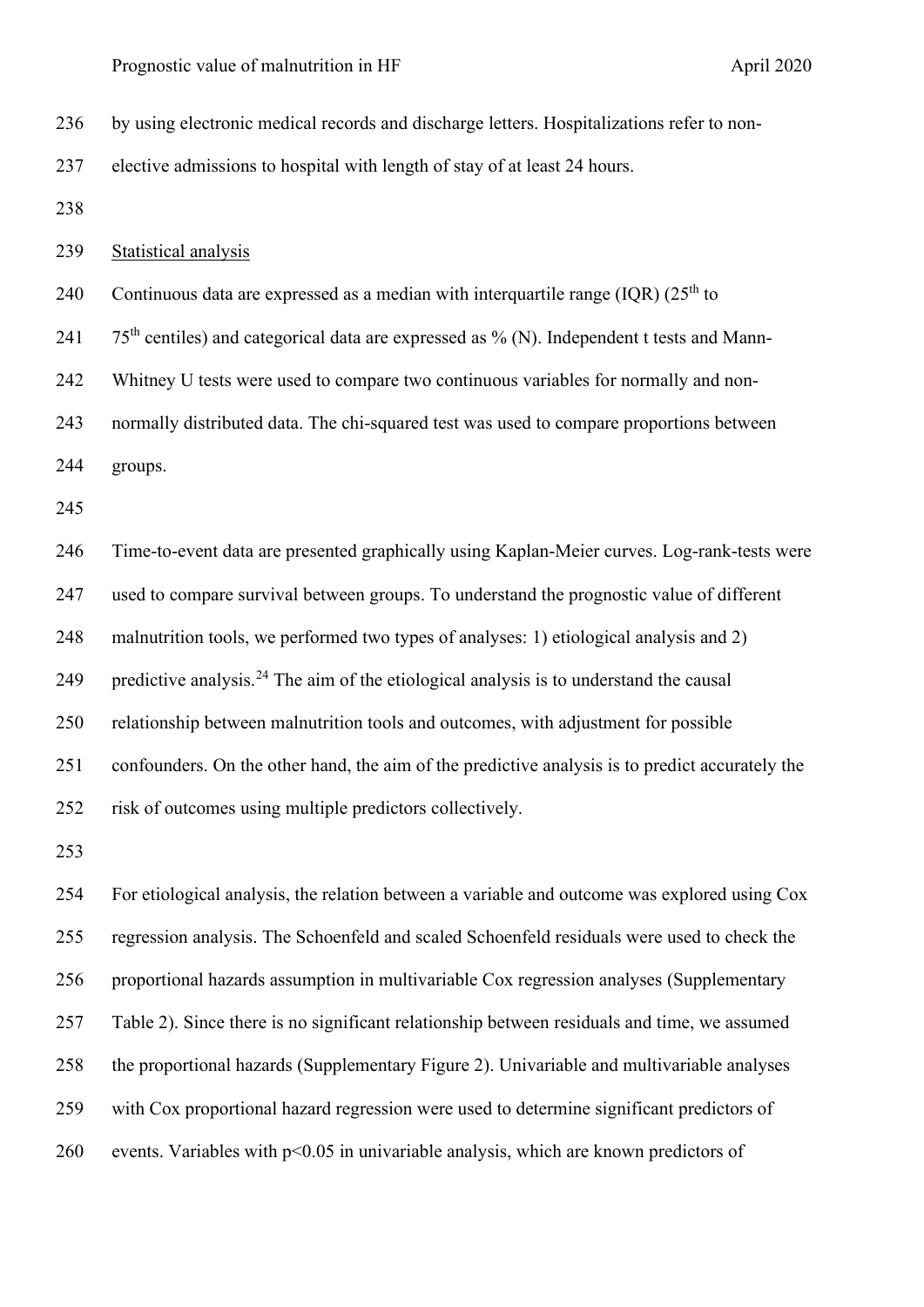261 outcomes in patients with HF, were entered into a multivariable analysis with each malnutrition tool both as a continuous and binary variable. In order to determine accurately the association between malnutrition tools and outcomes, multivariable adjustment was performed for the following variables: age, BMI, cardiac rhythm [atrial fibrillation (AF) vs sinus rhythm], New York Heart Association (NYHA) class (III/IV vs I/II), Charlson score, log[NTproBNP], Hb and estimated glomerular filtration rate (eGFR). Potential effect- modification was tested by fitting models containing both main effects and their cross- product terms. Specifically, effect-modification was tested between the following variables: age and BMI; age and cardiac rhythm; age and NYHA class; age and log[NTproBNP]; age and Charlson score; age and Hb; age and eGFR; malnutrition tool and age; malnutrition tool and BMI; malnutrition tool and cardiac rhythm; malnutrition tool and NYHA class; 272 malnutrition tool and log[NTproBNP]; malnutrition tool and Charlson score; malnutrition tool and Hb; and malnutrition tool and eGFR in multivariable Cox regression analysis for predicting all-cause mortality (Supplementary Table 3). Further analyses were performed to study the relationship between the degree of malnutrition and outcome. We used the malnutrition tool from each category (simple tools, multi-dimensional tools and single 277 laboratory test) which best predicted all-cause mortality (highest Wald  $\chi^2$ ). Log-transformation was applied when the data were very right-skewed.

 For predictive analysis, in order to compare the performance of different malnutrition tools in 281 predicting outcomes, we created a common base model including age, NYHA class (III/IV vs I/II), log [NT-proBNP], Hb, eGFR, AF, CVA and COPD for predicting mortality. These variables are all significant predictors of mortality in univariable Cox regression analysis. The base model was standardised so that a fair comparison can be made regarding the prognostic performance of different malnutrition tools. Although BMI, dementia and falls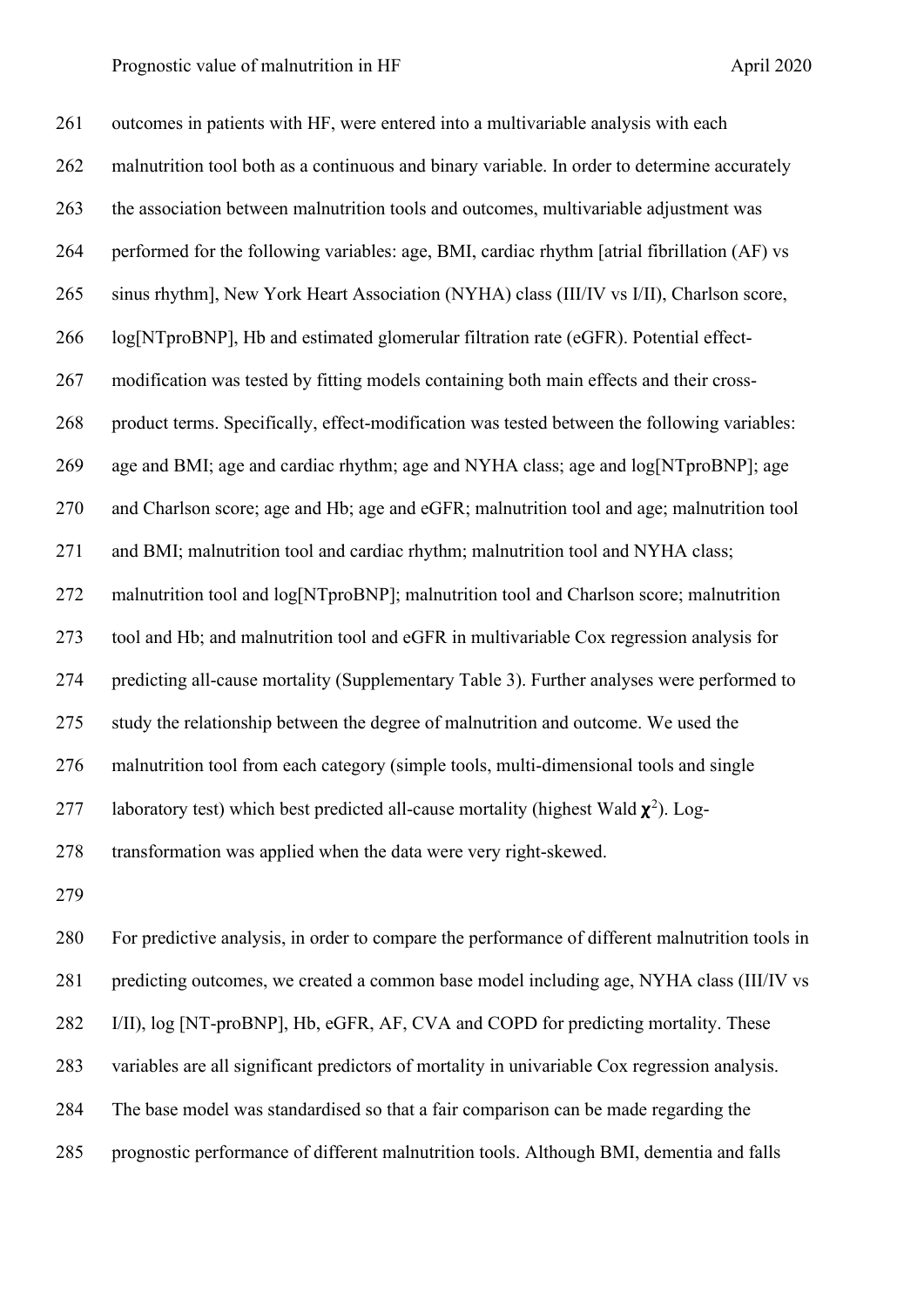Prognostic value of malnutrition in HF April 2020

 were significant univariable predictors of mortality, they were excluded from the base model as they are contained in some of the malnutrition tools. We added each of the malnutrition tools in turn to the base model and used Harrell's C-statistic to evaluate model discrimination in survival analysis. A C-statistic of 0.5 indicates no discriminative ability at all while a C- statistic of 1 indicates perfect discrimination. The likelihood ratio was used to determine if there was any significant difference in model fit between the base model and models including different malnutrition tools. We performed additional sensitivity analyses where we constructed different base models for evaluating the prognostic performance of different malnutrition tools, based on the components of each tool (Supplementary Table 4). To compare the prognostic performance of models including different malnutrition tools, we used the Akaike Information Criterion (AIC) and Bayesian Information Criterion (BIC). The lower the AIC or BIC value, the better the model fit (Supplementary Table 5). To evaluate length of stay during hospitalization, we only included patients with at least one hospitalization and hospitalizations resulting in death were excluded. All statistical analyses were performed using SPSS 26 (SPSS INc.,Chicago, IL, USA) and 302 The Stata (14<sup>th</sup> Version, StataCorp, TX, USA) statistical computer package. A two-tailed P- value of <0.05 was considered significant in all analyses. The study conformed to the principles outlined in the Declaration of Helsinki and was approved by relevant ethical bodies. All subjects gave their written informed consent for their data to be used for research.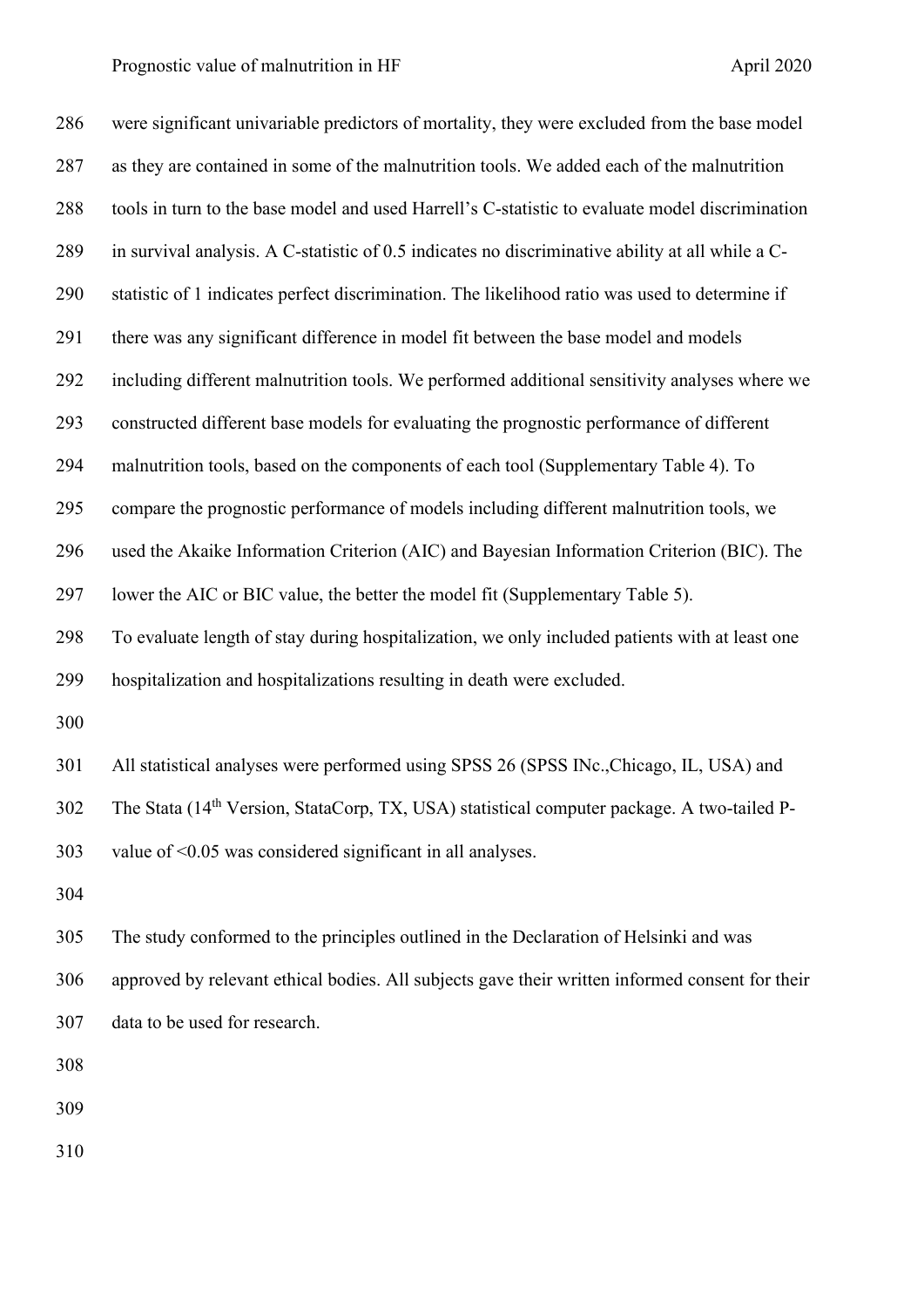| 311 | <b>Results</b>                                                                                  |
|-----|-------------------------------------------------------------------------------------------------|
| 312 | A total of 467 consecutive ambulatory patients with HF was approached and all patients          |
| 313 | consented to participate in the study. No patient was lost to follow up as we regularly receive |
| 314 | information on admissions and deaths from the two regional hospitals which provide              |
| 315 | emergency care, in turn linked with our research database.                                      |
| 316 |                                                                                                 |
| 317 | <b>Baseline</b> characteristics                                                                 |
| 318 | The majority of patients were male and elderly; most patients had HeFREF (62%) with             |
| 319 | median NT-proBNP of 1156 (496-2463) ng/L; around 20% had severe symptoms (NYHA                  |
| 320 | class III/IV). (Table 1)                                                                        |
| 321 |                                                                                                 |
| 322 | Compared to patients who were alive at 1 year, those who died were older, had more severe       |
| 323 | symptoms and were more likely to be malnourished at baseline. They also had higher NT-          |
| 324 | proBNP levels, lower BMI and more co-morbidities. (Table 1)                                     |
| 325 |                                                                                                 |
| 326 | Relation between malnutrition and mortality                                                     |
| 327 | During a median follow-up of 554 days (interquartile range 511-629 days), 18% of patients       |
| 328 | died. The influence of malnutrition measures considered as univariable predictors of            |
| 329 | mortality are shown in Supplementary Table 6a with Supplementary Table 6b showing the           |
| 330 | results for other clinical variables. The presence of malnutrition, as determined by any tool,  |
| 331 | was associated with increased risk of mortality. Clinical variables included in multivariable   |
| 332 | analyses for predicting mortality are shown in Supplementary Table 7. All malnutrition tools,   |

with the exception of total lymphocyte count, and GNRI, PNI and MUST score as binary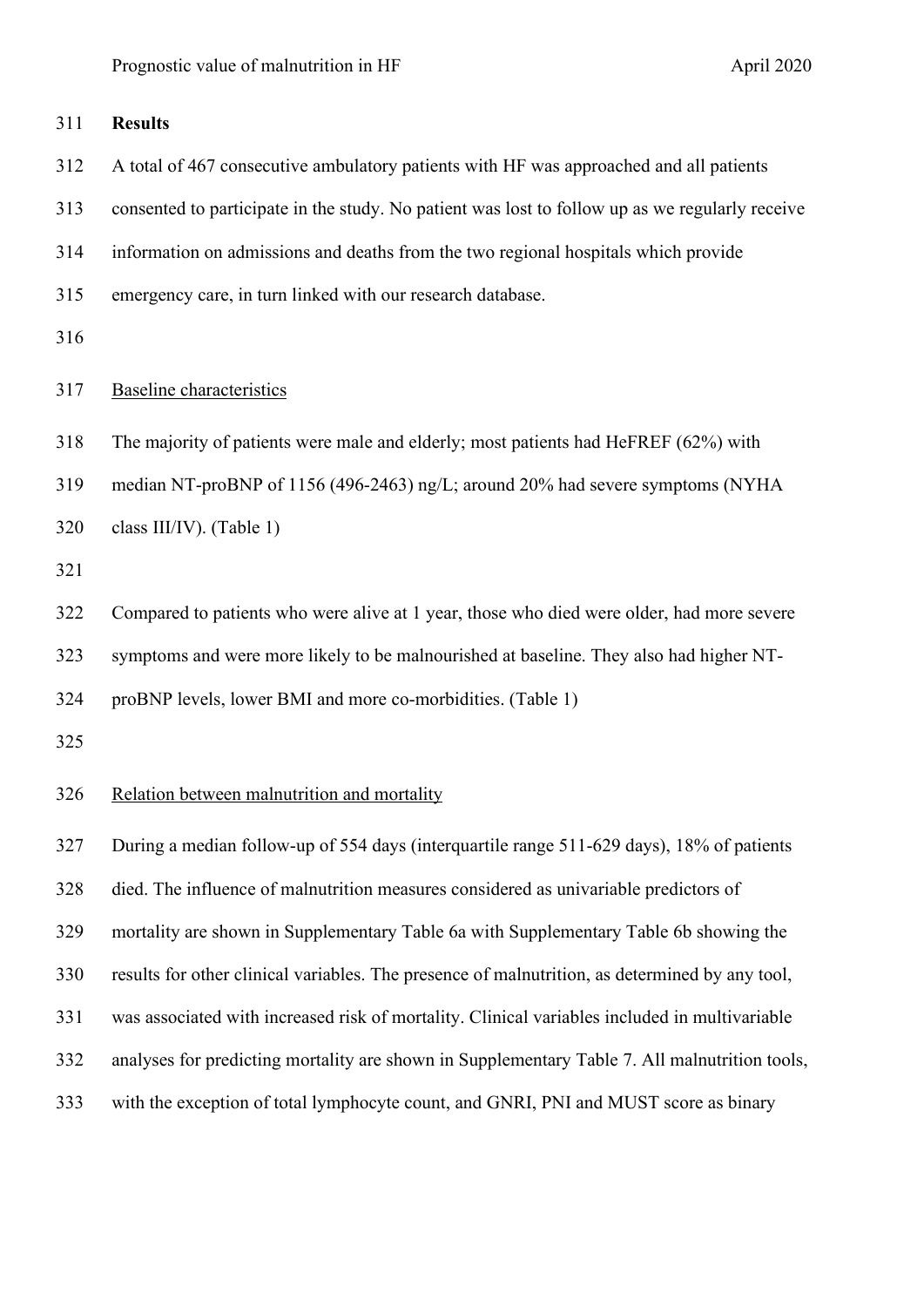variables, were significant predictors of all-cause mortality when evaluated individually in multivariable analysis (Table 2). A base model (including age, NYHA (III/IV vs I/II), log [NT-proBNP], Hb, eGFR, AF, CVA and COPD) for predicting mortality achieved a C-statistic of 0.757 (Table 3). Each malnutrition tool, when added individually, except total lymphocyte count, led to better model fit compared to the base model. Among the simple tools: CONUT score (C- statistic=0.777); among the multi-dimensional tools: MNA-SF (C-statistic=0.776); and among the single laboratory tests: albumin (C-statistic=0.773), all as continuous variables, increased model performance most compared with base model. Patients who were at least moderately malnourished according to CONUT score, MNA-SF and albumin, had a 6-10 times greater mortality risk than those who were not malnourished. (Figure 1) The 3-month, 6-month and 12-month mortality according to worsening malnutrition categories is shown in Figure 2, top panel. Patients with the worst nutritional status, had a much higher 1-year mortality rate (33-47%) than patients with the best nutritional status (2- 4%). Relation between malnutrition and combined all-cause hospitalization and mortality During follow up, 43% of patients were either hospitalised or died. The influence of malnutrition measures considered as univariable predictors of the combined outcome are shown in Supplementary Table 6a with Supplementary Table 6b showing the results for other clinical variables. The presence of malnutrition, as determined by any malnutrition tool, was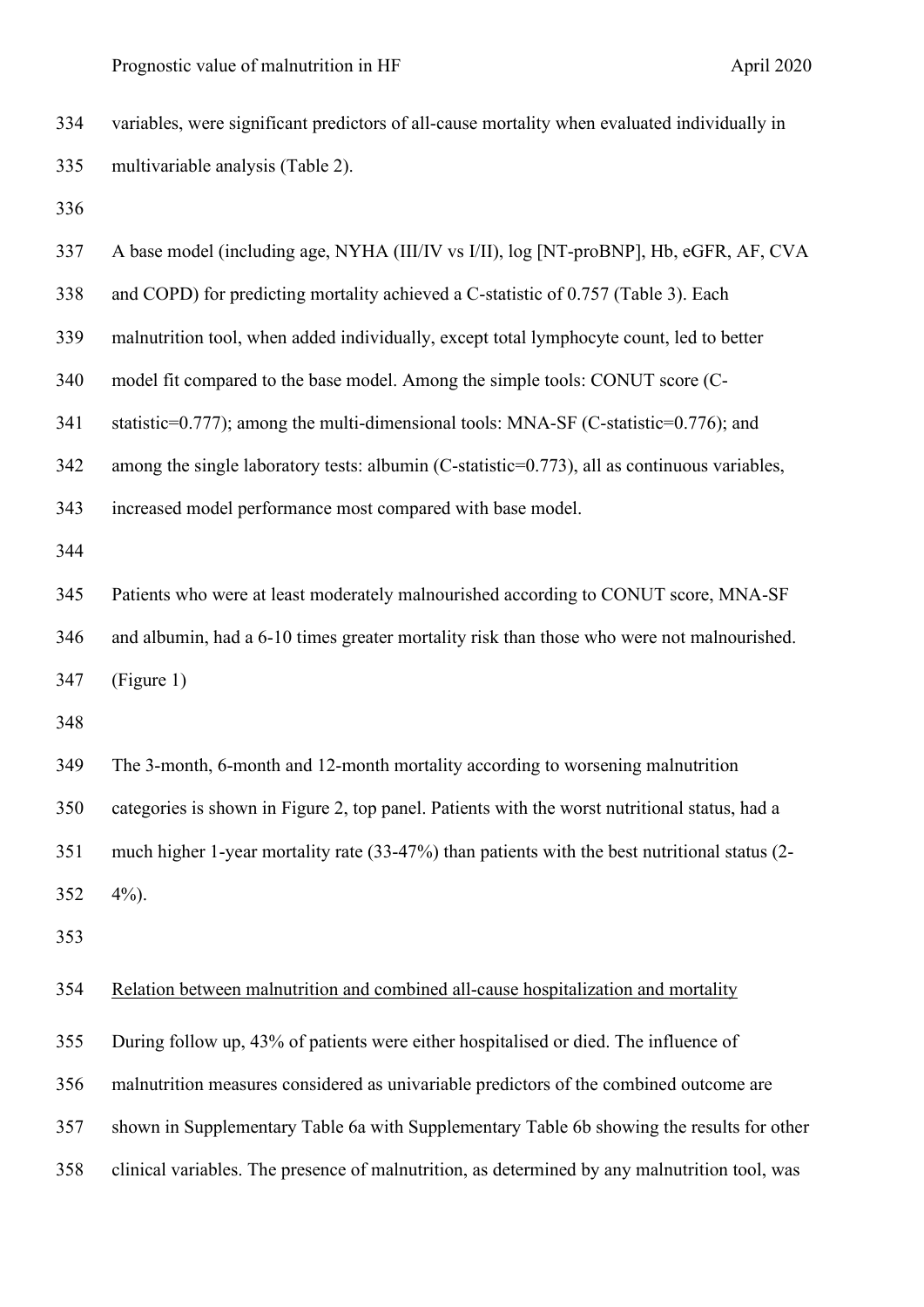Prognostic value of malnutrition in HF April 2020

| 359 | associated with increased risk of combined outcome. Clinical variables included in               |
|-----|--------------------------------------------------------------------------------------------------|
| 360 | multivariable analysis for predicting combined outcome are shown in Supplementary Table 7.       |
| 361 | All malnutrition tools, with the exception of total lymphocyte count and serum cholesterol       |
| 362 | level, were significant predictors of the combined outcome when evaluated individually in        |
| 363 | multivariable analysis (Table 2).                                                                |
| 364 |                                                                                                  |
| 365 | Patients who were at least moderately malnourished according to CONUT score, MNA-SF              |
| 366 | and albumin, had a 5-11 times greater risk of combined outcome than those who were not           |
| 367 | malnourished (Figure 3).                                                                         |
| 368 |                                                                                                  |
| 369 | The 3-month, 6-month and 12-month combined event rates according to malnutrition                 |
| 370 | categories is shown in Figure 2, bottom panel. Patients with the worst nutritional status, had a |
| 371 |                                                                                                  |
|     | much higher 3-month combined event rate (27-47%) than patients with the best nutritional         |
| 372 | status (5-8%). A similar trend was seen in 6-month and 12-month combined event rates.            |
| 373 |                                                                                                  |
| 374 | The relation between malnutrition and all-cause hospitalization alone is shown in                |
| 375 | supplementary tables 8-9.                                                                        |
| 376 |                                                                                                  |

 Our study is the first to comprehensively compare the prognostic value of several commonly used malnutrition tools in a well-characterised cohort of ambulatory patients with CHF. In order to eliminate possible bias regarding time between HF diagnosis and enrollment on the association between malnutrition and outcomes, we recruited consecutive ambulatory patients who attended our HF clinic for a routine follow up appointment. All patients had a pre-existing clinical diagnosis of HF for at least one year and all have been started on guideline-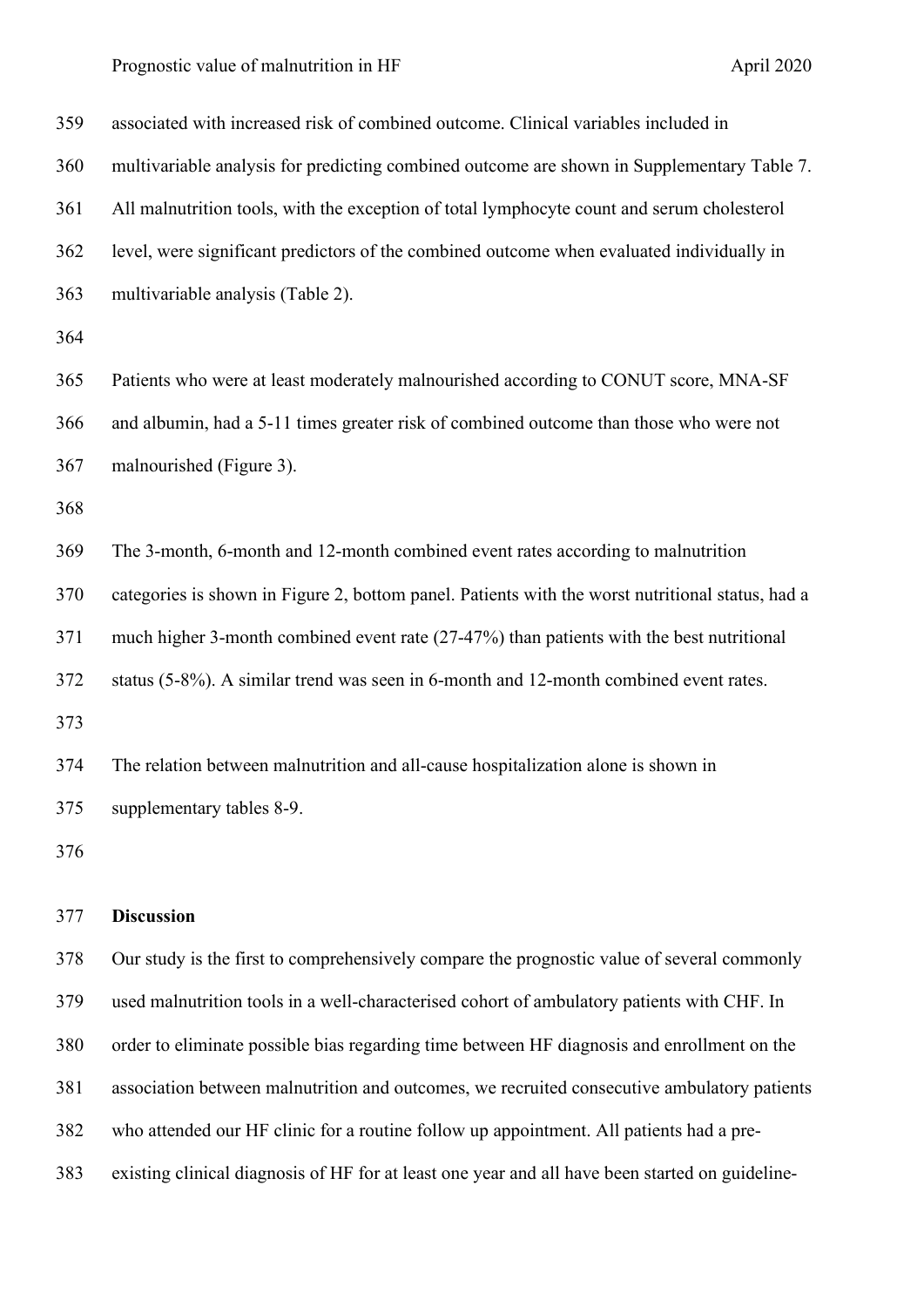indicated HF treatment. From etiological analyses, we found that malnutrition as determined by any malnutrition tools as a continuous variable except total lymphocyte count and serum cholesterol level, was associated with worse morbidity and mortality, after adjustment for age, co-morbidities, HF symptoms and severity. Our results confirm, and expand, previous findings from other HF cohorts, which demonstrated malnutrition as a predictor of worse outcome ([25\)](#page-33-2). From predictive analyses, we found that malnutrition as determined by any tool apart from total lymphocyte count, improved the performance of a base model including age, NYHA (III/IV vs I/II), log [NT-proBNP], Hb, eGFR, AF, CVA and COPD, for predicting mortality, although the degree of improvement is small. This is likely due to the fact that malnutrition is associated with variables forming the base model, such as increasing age, worsening HF and complex comorbidities. ([26](#page-33-3)) It is important to distinguish between analyses performed using an etiological versus a predictive approach. (24) Although both approaches make use of multivariable modelling, the underlying research aim and interpretation of results are different. We performed etiological analyses to determine the effect of malnutrition on outcomes after adjusting for confounders. On the other hand, predictive analyses aim at predicting accurately the risk of mortality using a combination of factors. The final prediction model is based on statistical significance and not necessarily causal associations. Many novel malnutrition tools incorporating different combinations of clinical and biochemical factors have been developed and are strong predictors of adverse outcomes (2). However, the impact of individual factors on the overall prognostic performance of combination tools is unclear. Up to 25% of ambulatory patients with HF have hypoalbuminemia, and the proportion is greater among those requiring recurrent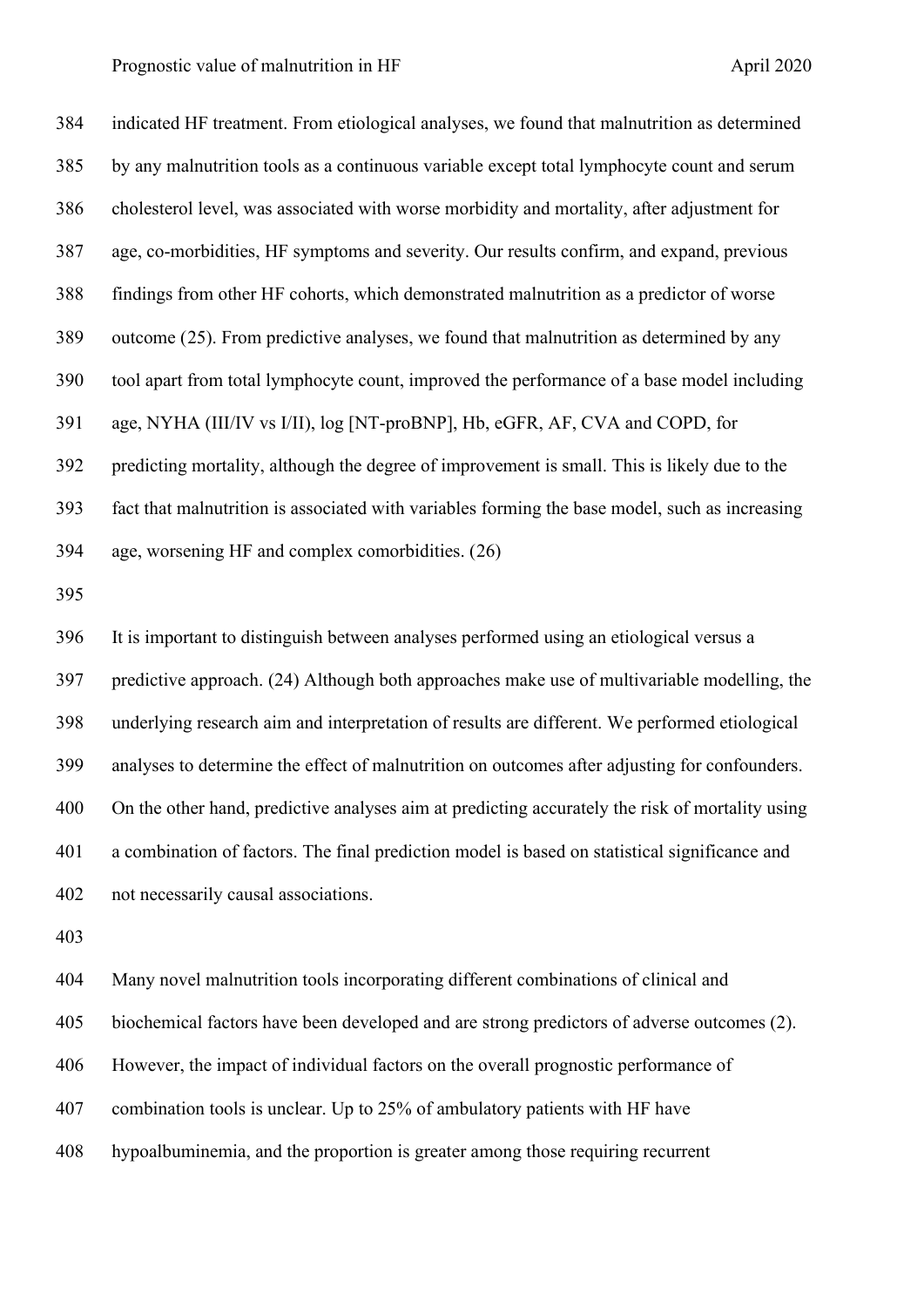hospitalizations. We found that serum albumin has a similar prognostic value as the more complex malnutrition tools. Albumin may reflect the overall clinical status of patients with HF. Apart from being a marker of malnutrition, albumin levels can fluctuate with acute illness, congestion or liver dysfunction, all of which are common in patients with HF and predispose to malnutrition via mechanisms such as bowel congestion, increased basal metabolism or reduced dietary intake. Given its simplicity and easy accessibility, albumin may be useful as a screening tool of patients at risk of malnutrition who may benefit from more detailed nutrition assessment.

 Simple malnutrition tools such as the CONUT score, GNRI and PNI, measure malnutrition using a combination of laboratory tests and anthropometric measures in addition to albumin. They can generally be completed within a minute. The CONUT score uses serum albumin, cholesterol and lymphocyte count. Its use in patients with HF is potentially limited by statin use. PNI only classifies patients as either non-malnourished or at least moderately malnourished, and therefore underestimates the prevalence of milder degrees of malnutrition. GNRI takes into account weight, which might be confounded by fluid status, and underestimate malnutrition in obese patients ([27](#page-33-4)). 

 Multi-dimensional tools, such as MUST score, MNA-SF and SGA, offer a more comprehensive approach to assess nutritional status by taking into account a variety of clinical and dietary factors, but have subjective components and are time-consuming to perform (5-20 minutes, depending on mobility of patients). A recent systematic review which included 28 observational studies on malnutrition tools and clinical outcomes in patients with stable or acute HF, concluded that among 11 malnutrition tools, MNA has the best predictive ability for mortality (2). However, the reliability of these results is limited as they were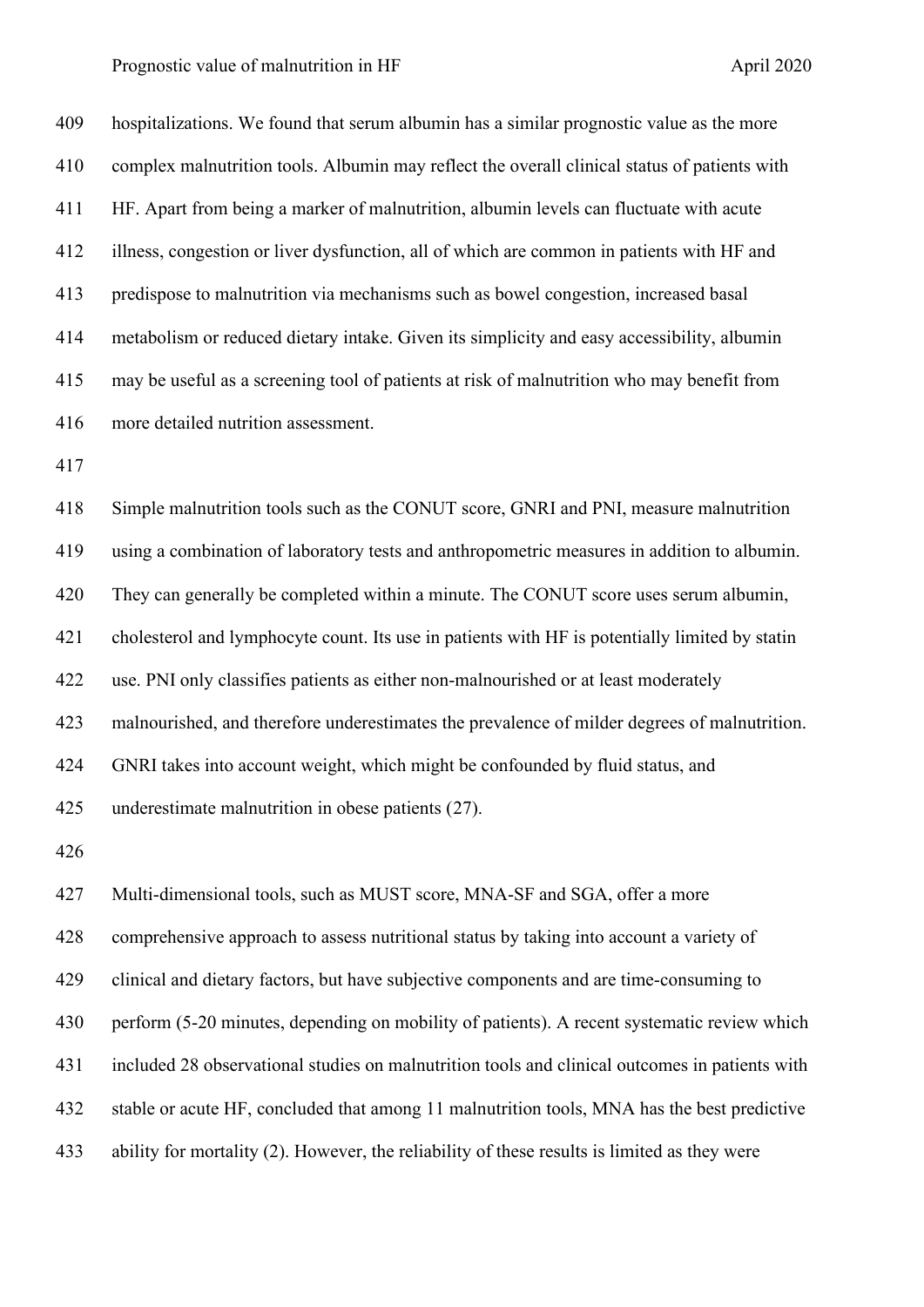generated from a meta-analysis of observational studies investigating different malnutrition tools.

 The pathophysiology of malnutrition in patients with HF is not well understood. Several theories have been proposed. One possibility is that fluid retention might cause gut edema leading to nausea, anorexia and possibly malabsorption ([28](#page-33-5)). A second possibility is that change in gut morphology and function disrupts the immunological barrier of the bowel wall, triggering release of pro-inflammatory cytokines. Chronic inflammation and neurohormonal activation in HF also promote catabolism, leading to protein and fat tissue degradation, and thus weight loss and cachexia (27,[29](#page-33-6)).

 Malnutrition predisposes to cachexia which is associated with functional impairment, reduced quality of life, increased morbidity and mortality ([30\)](#page-33-7). Early identification of malnutrition in patients with HF may allow initiation of potential treatment to prevent the development of cachexia. Firstly, optimisation of HF therapy might help stabilise systemic haemodynamics and improve bowel edema ([31\)](#page-33-8). Secondly, regular nutritional counselling and promotion of a high caloric and high protein diet might help ensure adequate dietary intake (31). Micronutrient and vitamin supplementation might also be helpful (31,[32](#page-33-0)). Regular physical exercise has anti-inflammatory effect and might ameliorate progressive tissue wasting (31). Other mechanistically appealing treatments include appetite stimulants, anti-inflammatory agents and anabolic hormones, but their role in the treatment of malnutrition is unclear (30). 

Study limitations

 This is a single-centre study conducted in the UK with limited sample size, and so external validation of our results from other populations with different healthcare and social systems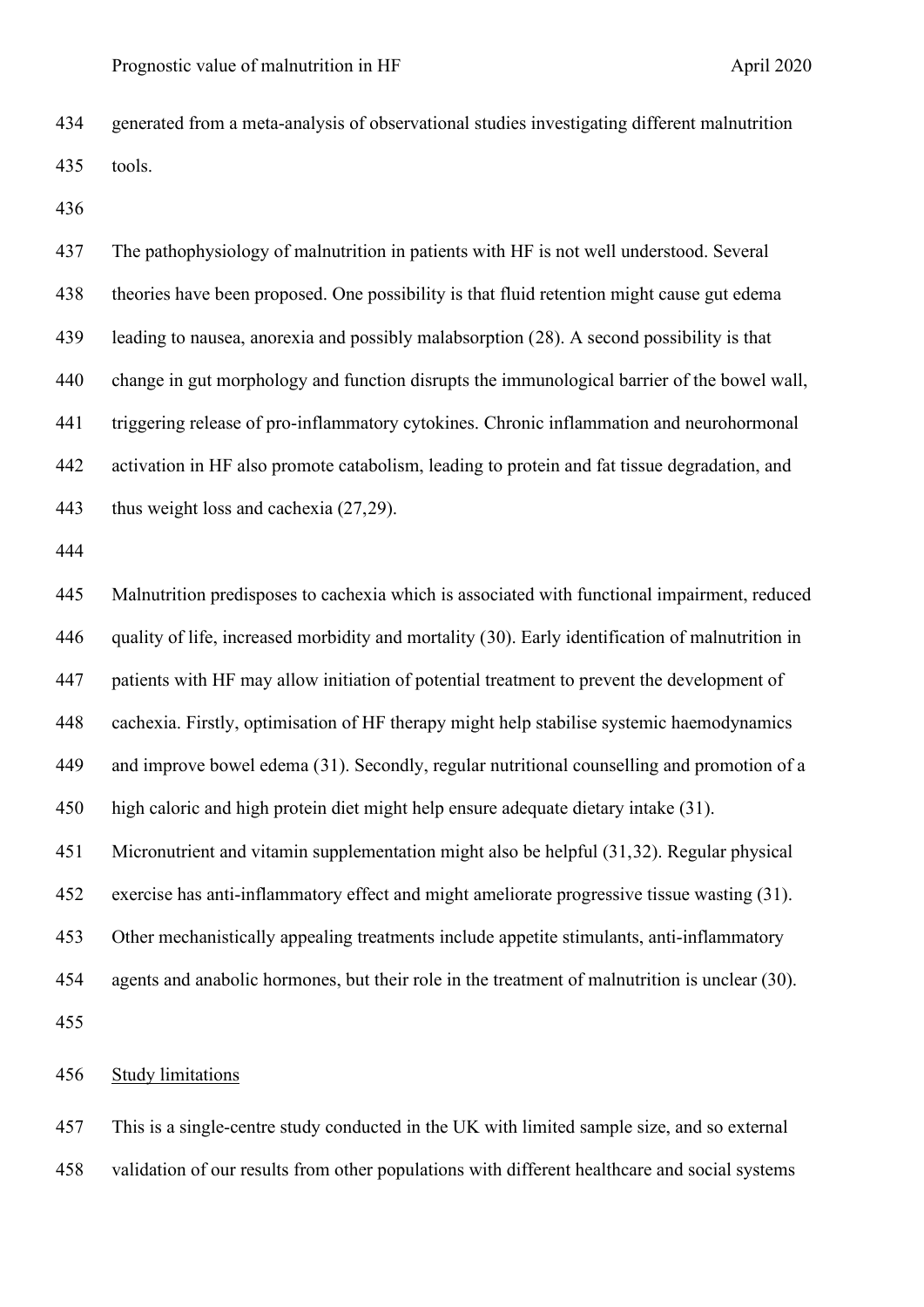Prognostic value of malnutrition in HF April 2020

 is needed. Secondly, we have limited follow up. We are unable to comment on long-term prognostic significance of malnutrition in the HF population. However, the majority of patients identified as malnourished had had an end-point by the end of the study. Thirdly, we did not study the change in nutritional status over time. Lastly, the type I error rate of the Cox regression analyses may be increased due to multiple testing.

### Conclusions

Malnutrition, measured by any of the malnutrition tools studied, with the exception of total

lymphocyte count and serum cholesterol level, is a strong predictor of morbidity and

mortality in stable ambulatory patients with CHF. Measuring serum albumin provides

comparable prognostic information to simple or multi-dimensional malnutrition tools.

 **Acknowledgement:** This research was supported by the NIHR Leicester Clinical Research Facility. The views expressed are those of the authors and not necessarily those of the NHS, the NIHR or the Department of Health and Social Care.

**Conflict of interest:** Dr Shirley Sze, no conflict of interest. Dr Pierpaolo Pellicori, no

conflict of interest. Dr Jufen Zhang, no conflict of interest. Ms Joan Weston, no conflict of

interest. Professor Andrew Clark, no conflict of interest.

### **Statement of authors' contributions to manuscript:** SS, PP and ALC designed

research; SS, PP and JW conducted research; SS, PP and JZ analysed data; SS wrote paper;

PP, JZ, JW and ALC reviewed paper. All authors have read and approved the final

manuscript.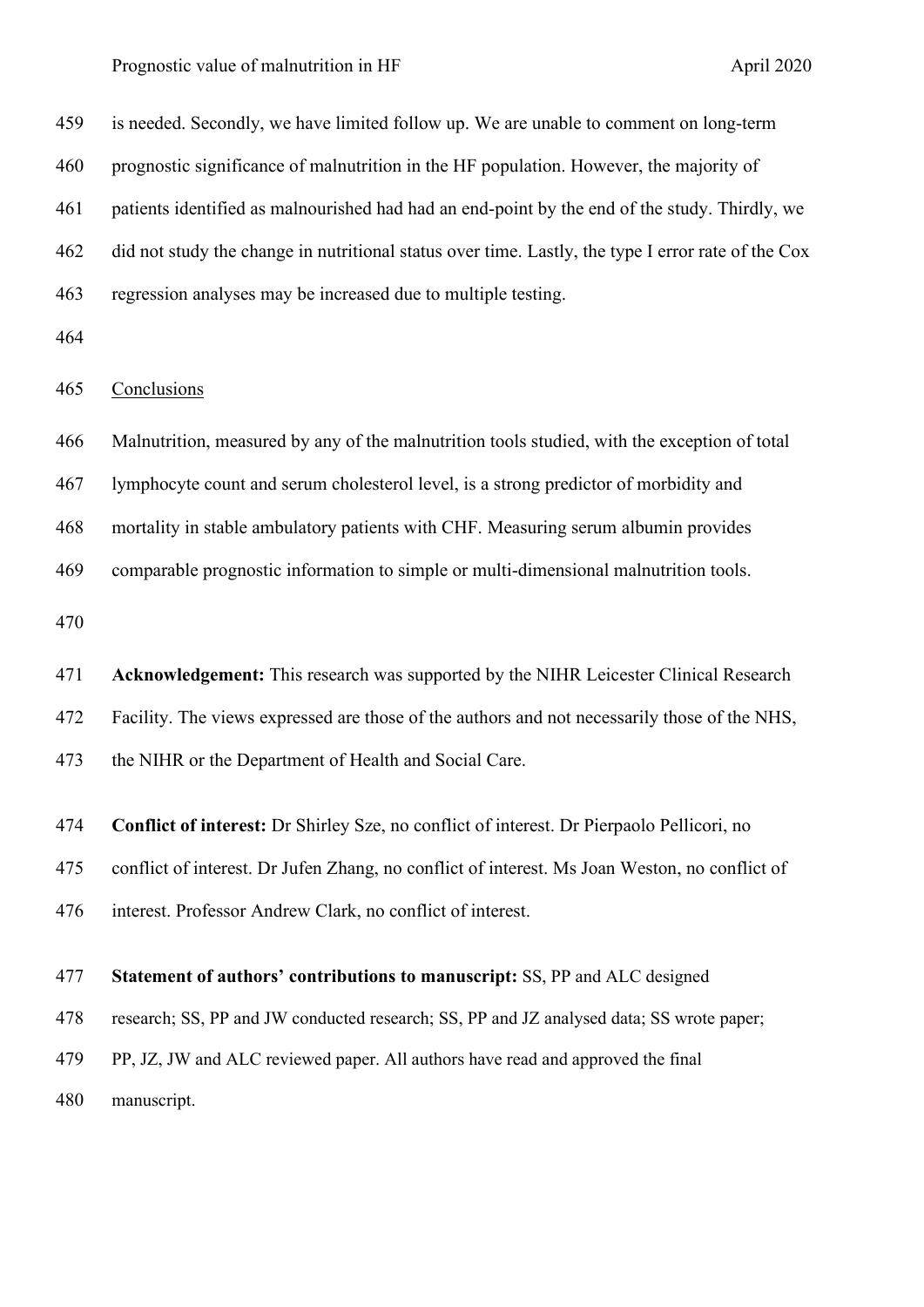# 481 **Table 1**

Baseline characteristics of patients with CHF (Died by 1 year vs alive at 1 year).<sup>1</sup>

|                                | HF patients       | Died by 1 year    | Alive at 1 year   | ${\bf P}$          | Missing          |
|--------------------------------|-------------------|-------------------|-------------------|--------------------|------------------|
|                                | $N = 467$         | $N=56$            | $N = 411$         | (Died vs<br>alive) |                  |
| Demographics                   |                   |                   |                   |                    |                  |
| Age                            | $76(69-82)$       | $82(77-87)$       | $75(68-82)$       | < 0.001            | $\boldsymbol{0}$ |
| Sex (male), $\%$ (N)           | 67(313)           | 68 (38)           | 67(275)           | 0.88               | $\boldsymbol{0}$ |
| $HR$ (bpm)                     | $70(60-80)$       | $70(60-82)$       | $70(60-80)$       | 0.84               | $\boldsymbol{0}$ |
| Rhythm $(AF)$ , % $(N)$        | 46(215)           | 66 (37)           | 43 (178)          | $0.001\,$          | $\boldsymbol{0}$ |
| BP systolic (mmHg)             | 139 (126-162)     | $136(127-160)$    | 140 (125-162)     | 0.89               | $\boldsymbol{0}$ |
| BP diastolic (mmHg)            | 75 (66-83)        | 74 (66-83)        | 75 (66-83)        | 0.63               | $\boldsymbol{0}$ |
| NYHA III/IV, % (N)             | 22(103)           | 43 $(24)$         | 19(79)            | < 0.001            | $\boldsymbol{0}$ |
| HeFREF, $\%$ (N)               | 62(291)           | 63(35)            | 62 (256)          | 0.37               | $\boldsymbol{0}$ |
| LVEF $(\% )$                   | $45(35-54)$       | 44 (34-51)        | $45(35-54)$       | 0.31               | 160              |
| Height $(m)$                   | $1.68(1.61-1.75)$ | $1.69(1.60-1.75)$ | $1.68(1.61-1.75)$ | 0.68               | $\boldsymbol{0}$ |
| Weight (kg)                    | 83 (69-99)        | 77 (66-89)        | 83 (69-100)       | 0.009              | $\boldsymbol{0}$ |
| BMI (kg/m <sup>2</sup> )       | $29(25-33)$       | $27(23-30)$       | $29(26-33)$       | 0.004              | $\boldsymbol{0}$ |
| Comorbidities                  |                   |                   |                   |                    |                  |
| Charlson score                 | $8(6-10)$         | $10(9-12)$        | $8(6-10)$         | < 0.001            | $\boldsymbol{0}$ |
| $MI, \% (N)$                   | 42 (198)          | 38(21)            | 43 (177)          | 0.43               | $\boldsymbol{0}$ |
| $PVD, \% (N)$                  | 15(72)            | 25(14)            | 14(58)            | 0.03               | $\boldsymbol{0}$ |
| $HTN, %$ (N)                   | 67(313)           | 66 (37)           | 67 (276)          | 0.87               | $\boldsymbol{0}$ |
| $CVA$ , % $(N)$                | 15(71)            | 23(13)            | 14(58)            | $0.08\,$           | $\boldsymbol{0}$ |
| Diabetes, $\%$ (N)             | 35(163)           | 39(22)            | 34(141)           | 0.46               | $\boldsymbol{0}$ |
| Dementia, $\%$ (N)             | 10(48)            | 36(20)            | 7(28)             | < 0.001            | $\boldsymbol{0}$ |
| COPD, $\%$ (N)                 | 30(140)           | 41 $(23)$         | 29(117)           | $0.05\,$           | $\boldsymbol{0}$ |
| Depression, $\%$ (N)           | 20(93)            | 29(16)            | 19(77)            | $0.08\,$           | $\boldsymbol{0}$ |
| Anemia, $\%$ (N)               | 47(218)           | 79 (44)           | 42 (174)          | < 0.001            | $\boldsymbol{0}$ |
| Recurrent falls, $\%$ (N)      | 37(173)           | 59(33)            | 34(140)           | < 0.001            | $\boldsymbol{0}$ |
| Urinary incontinence, $\%$ (N) | 7(33)             | 14(8)             | 6(25)             | 0.03               | $\boldsymbol{0}$ |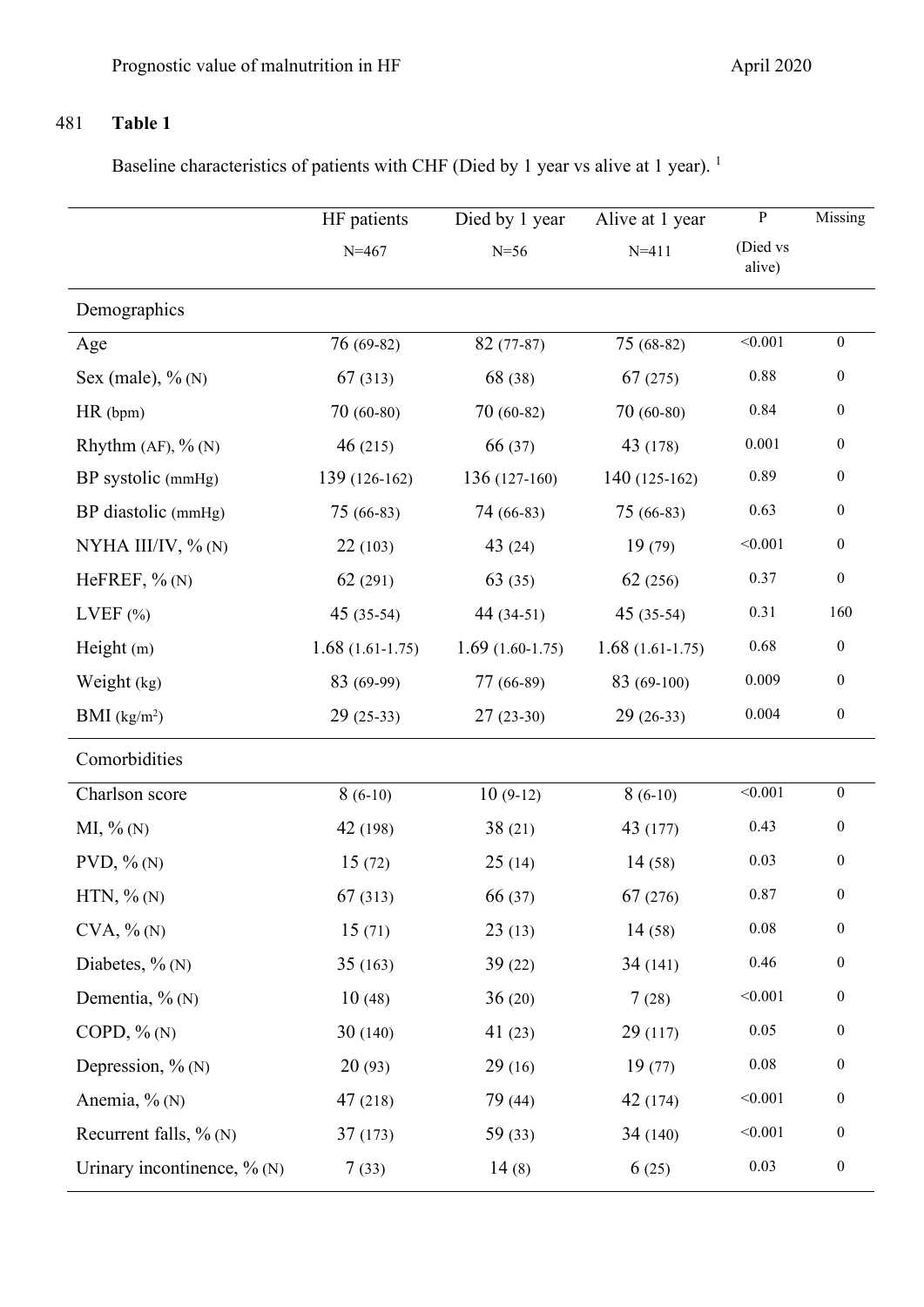| Medications                  |                 |                  |                 |          |                  |  |
|------------------------------|-----------------|------------------|-----------------|----------|------------------|--|
| $BB, \% (N)$                 | 84 (392)        | 79 (44)          | 85 (348)        | 0.24     | $\boldsymbol{0}$ |  |
| ACEi/ARB, % (N)              | 83 (389)        | 63(35)           | 86 (354)        | < 0.001  | $\boldsymbol{0}$ |  |
| $MRA, \% (N)$                | 46(214)         | 41(23)           | 47 (191)        | 0.45     | $\boldsymbol{0}$ |  |
| Digoxin, $\%$ (N)            | 21(100)         | 32(18)           | 20(82)          | 0.04     | $\boldsymbol{0}$ |  |
| Loop diuretic, $\%$ (N)      | 74 (347)        | 88 (49)          | 73 (298)        | $0.02\,$ | $\boldsymbol{0}$ |  |
| Thiazide, $\%$ (N)           | 4(17)           | 4(2)             | 4(15)           | 0.98     | $\boldsymbol{0}$ |  |
| $\geq$ 5 medications, % (N)  | 87 (404)        | 95(53)           | 85 (351)        | $0.06\,$ | $\boldsymbol{0}$ |  |
| <b>Blood</b> tests           |                 |                  |                 |          |                  |  |
| $N$ Tpro $BNP$ (ng/L)        | 1156 (496-2463) | 2507 (1434-5825) | 1001 (428-2150) | < 0.001  | $\boldsymbol{0}$ |  |
| Hb(g/L)                      | 131 (118-142)   | $117(106-131)$   | $132(120-143)$  | < 0.001  | $\boldsymbol{0}$ |  |
| $Na$ (mmol/L)                | 137 (135-138)   | $136(133-138)$   | $137(135-138)$  | 0.04     | $\boldsymbol{0}$ |  |
| $K$ (mmol/L)                 | $4.4(4.2-4.7)$  | $4.4(4.1-4.7)$   | $4.4(4.2-4.7)$  | 0.40     | $\boldsymbol{0}$ |  |
| eGFR (mL/min per $1.73m^2$ ) | $55(40-73)$     | $39(28-58)$      | 58 (42-74)      | < 0.001  | $\boldsymbol{0}$ |  |
| Malnutrition tools           |                 |                  |                 |          |                  |  |
| CONUT (mal), $\%$ (N)        | 60(279)         | 93 (52)          | 55(227)         | < 0.001  | $\boldsymbol{0}$ |  |
| GNRI (mal), $\%$ (N)         | 19(89)          | 36(20)           | 17(69)          | 0.001    | $\boldsymbol{0}$ |  |
| PNI $(mal)^2$ , % (N)        | 6(29)           | 14(8)            | 5(21)           | 0.008    | $\boldsymbol{0}$ |  |
| $MUST$ (mal), $\%$ (N)       | 12(58)          | 30(17)           | 10(41)          | < 0.001  | $\boldsymbol{0}$ |  |
| MNA-SF (mal), $\%$ (N)       | 29 (137)        | 66 (37)          | 24 (100)        | < 0.001  | $\boldsymbol{0}$ |  |
| $SGA$ (mal), $\%$ (N)        | 21(100)         | 54(30)           | 17(70)          | < 0.001  | $\boldsymbol{0}$ |  |
| Cholesterol (mal), $\%$ (N)  | 60(282)         | 71(40)           | 59 (242)        | $0.07\,$ | $\boldsymbol{0}$ |  |
| Albumin (mal), $\%$ (N)      | 25(116)         | 59 (33)          | 20(83)          | < 0.001  | $\boldsymbol{0}$ |  |
| Lymphocyte (mal), $\%$ (N)   | 44 (203)        | 63(35)           | 41 (168)        | 0.002    | $\boldsymbol{0}$ |  |

HF= heart failure, HR= heart rate, AF= atrial fibrillation, BP= blood pressure, NYHA= new York heart association, HeFREF= heart failure with reduced ejection fraction, LVEF= left ventricular ejection fraction, BMI= body mass index, MI= myocardial infarction, PVD= peripheral vascular disease, HTN= hypertension, CVA= cerebrovascular accident, COPD= chronic obstructive pulmonary disease, BB= beta-blocker, ACEi= angiotensin converting enzyme inhibitor, ARB= angiotensin receptor blocker, MRA= mineralocorticoid receptor antagonist, NTproBNP= N-terminal pro-B-type natriuretic peptide, Hb= hemoglobin, Na= sodium, K= potassium, eGFR = estimated glomerular filtration rate, Mal= malnourished, CONUT = Controlling nutritional status score, GNRI = geriatric nutritional risk index, PNI = prognostic nutritional index, MUST= malnutrition universal screening tool, MNA-SF= mini nutritional assessment –short form, SGA = subjective global assessment.

482 <sup>1</sup> Continuous data are expressed as a median with interquartile range (IQR) (25<sup>th</sup> to 75<sup>th</sup> centiles) and categorical data are expressed as %<br>483 (N). Independent t tests and Mann-Whitney U tests were used to compa 483 (N). Independent t tests and Mann-Whitney U tests were used to compare two continuous variables for normally and non-normally distributed data. The chi-squared test was used to compare proportions between groups.

2 moderate malnutrition vs no malnutrition (PNI classifies patients as non-malnourished, moderately or severely malnourished)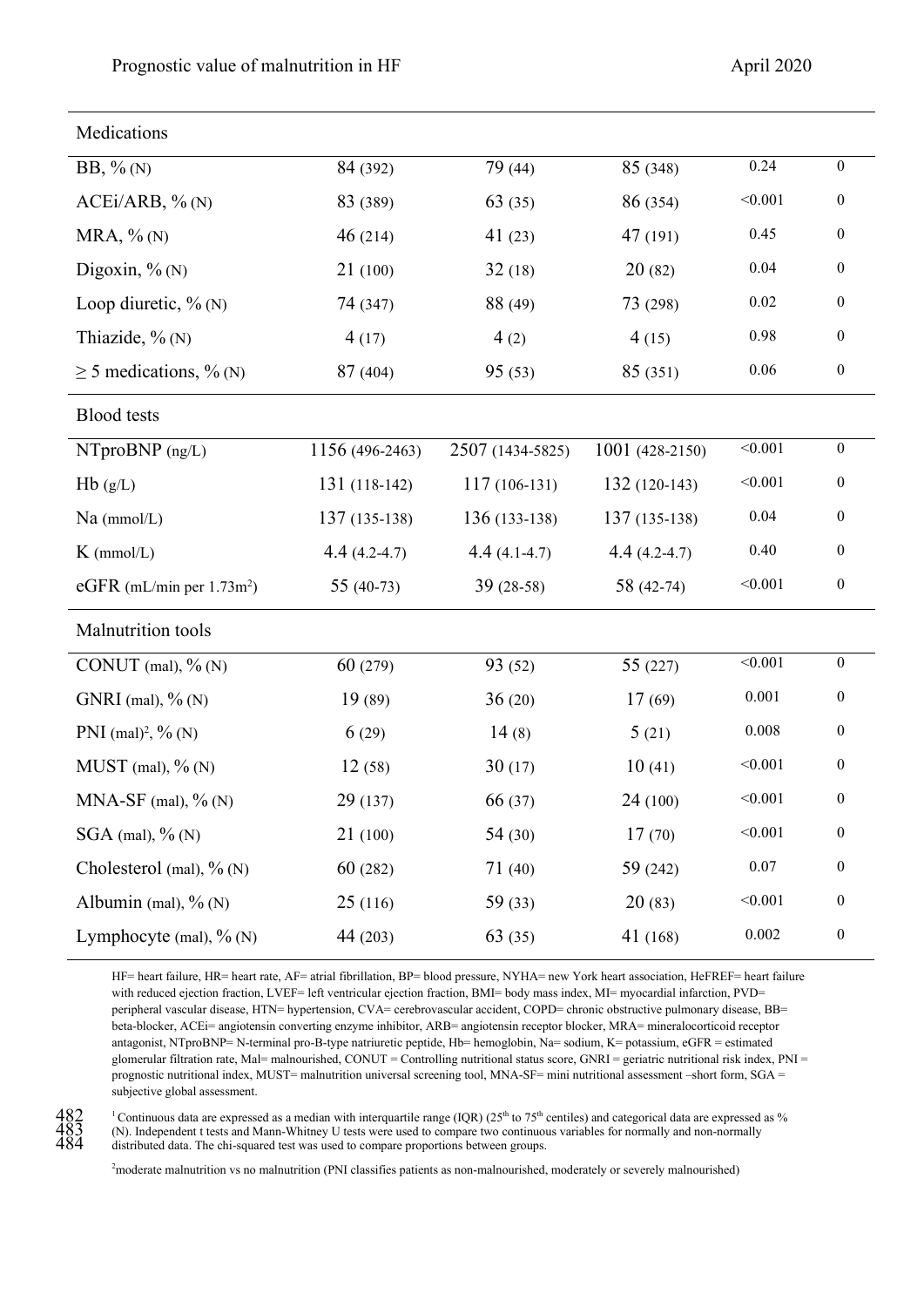### 485 **Table 2**

Multivariable Cox proportional hazards regression analyses of malnutrition tools predicting all-cause mortality and combined outcome.<sup>1</sup>

| Worse outcome per unitary |                                   | All-cause mortality <sup>3</sup> |          |              | Combined outcome <sup>4</sup> |          |           |
|---------------------------|-----------------------------------|----------------------------------|----------|--------------|-------------------------------|----------|-----------|
| increase                  |                                   | HR (95% CI)                      | Wald     | $\, {\bf p}$ | HR (95% CI)                   | Wald     | ${\bf P}$ |
|                           |                                   |                                  | $\chi^2$ |              |                               | $\chi^2$ |           |
|                           | Albumin $(g/L)$                   | 0.87(0.81, 0.93)                 | 14.7     | < 0.001      | 0.90(0.86, 0.95)              | 18.5     | < 0.001   |
|                           | Albumin (Mal vs not mal)          | 2.05(1.28, 3.28)                 | 9.0      | 0.003        | 1.96(1.45,2.65)               | 18.9     | < 0.001   |
| Laboratory tests          | Cholesterol (mmol/L)              | 0.72(0.58,0.90)                  | 8.0      | 0.005        | 0.91(0.80, 1.03)              | 2.1      | 0.15      |
|                           | Cholesterol (Mal vs not mal)      | 1.64(1.00, 2.69)                 | 3.9      | 0.05         | 1.27(0.95, 1.70)              | 2.5      | 0.11      |
|                           | Lymphocyte $(x10^9/L)$            | 0.89(0.61, 1.30)                 | 0.4      | 0.55         | 0.91(0.73, 1.14)              | 0.7      | 0.41      |
|                           | Lymphocyte (Mal vs not mal)       | 0.99(0.62, 1.58)                 | 0.001    | 0.97         | 0.94(0.70, 1.25)              | 0.2      | 0.66      |
|                           | <b>CONUT</b>                      | 1.28(1.13, 1.45)                 | 15.4     | < 0.001      | 1.23(1.13, 1.34)              | 23.5     | < 0.001   |
|                           | CONUT (Mal vs not mal)            | 3.05(1.58, 5.85)                 | 11.2     | 0.001        | 1.52(1.10,2.11)               | 6.3      | 0.01      |
|                           | <b>GNRI</b>                       | 0.98(0.96, 1.00)                 | 4.9      | 0.03         | 0.99(0.97, 1.00)              | 5.9      | 0.02      |
| Simple                    | GNRI (Mal vs not mal)             | 1.18(0.69, 2.02)                 | 0.4      | 0.55         | 1.84(1.31,2.59)               | 12.4     | < 0.001   |
|                           | PNI                               | 0.92(0.88, 0.98)                 | 8.4      | 0.004        | 0.95(0.92, 0.98)              | 10.7     | 0.001     |
|                           | PNI (Mal vs not mal) <sup>2</sup> | 1.45(0.73, 2.88)                 | 1.1      | 0.29         | 2.18(1.36,3.48)               | 10.6     | 0.001     |
|                           | <b>MUST</b>                       | 1.38(1.03, 1.84)                 | 4.6      | 0.03         | 1.27(1.05, 1.53)              | 5.8      | 0.02      |
|                           | MUST (Mal vs not mal)             | 1.32(0.74, 2.33)                 | 0.9      | 0.35         | 2.01(1.38,2.95)               | 13.0     | < 0.001   |
| Multi-dimensional         | MNA-SF                            | 0.84(0.75,0.93)                  | 10.2     | 0.001        | 0.85(0.79, 0.91)              | 21.2     | < 0.001   |
|                           | MNA-SF (Mal vs not mal)           | 2.09(1.26, 3.47)                 | 8.2      | 0.004        | 2.12(1.55,2.90)               | 21.9     | < 0.001   |
|                           | <b>SGA</b>                        | 1.83(1.12,3.00)                  | 5.8      | 0.02         | 1.97(1.41, 2.76)              | 15.9     | < 0.001   |
|                           | SGA (Mal vs not mal)              | 2.06(1.10, 3.88)                 | 5.1      | 0.03         | 2.37(1.58, 3.54)              | 17.6     | < 0.001   |

Mal= malnourished, CONUT = Controlling nutritional status score, GNRI = geriatric nutritional risk index, PNI = prognostic nutritional index, MUST= malnutrition universal screening tool, MNA-SF= mini nutritional assessment –short form, SGA = subjective global assessment.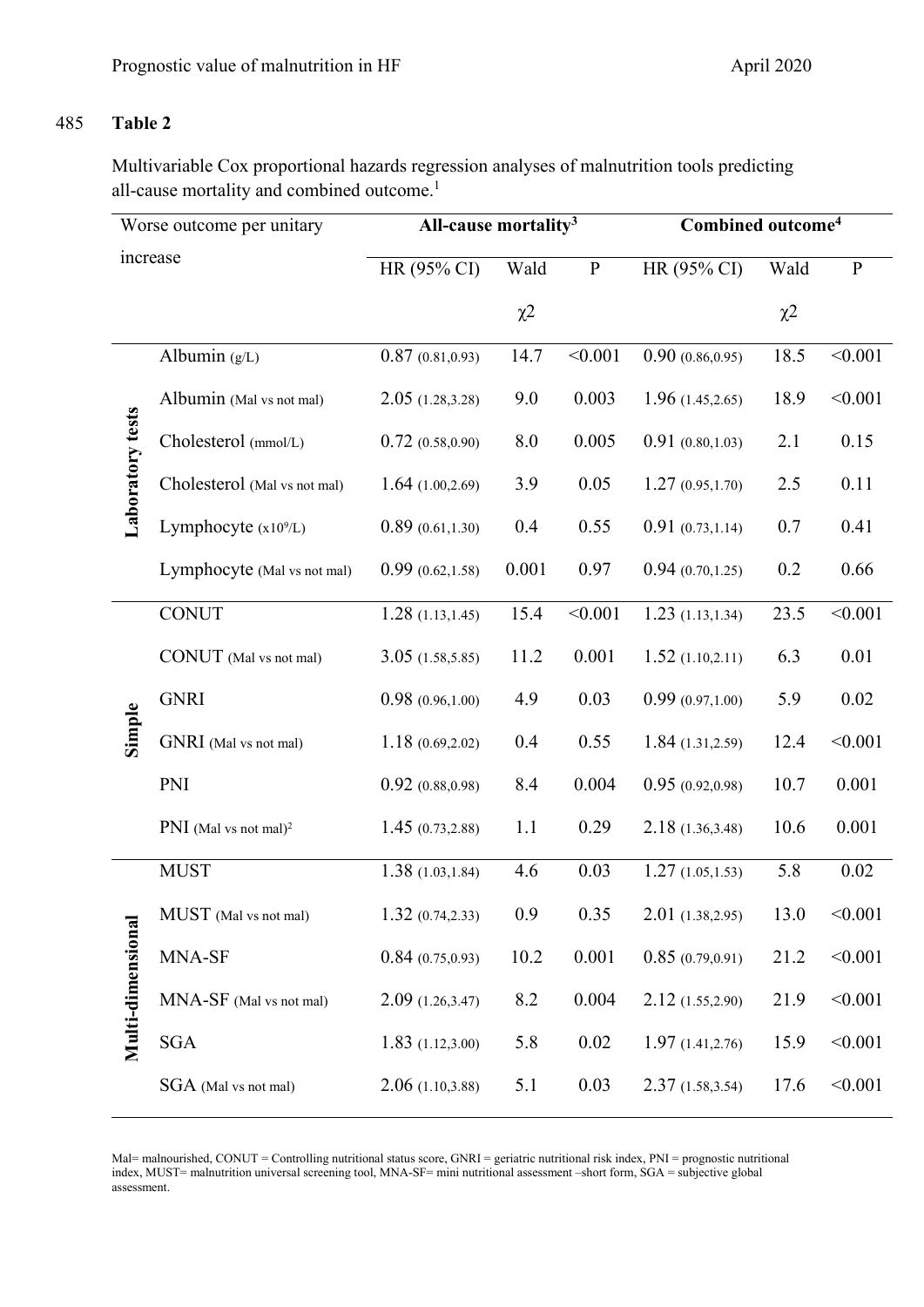1 Separate multivariable analysis was performed for each tool as both binary and continuous variable, with Supplementary Table 3 showing clinical variables included in multivariable analysis for predicting all-cause mortality and combined outcome. No significant interactions were found between variables included in the multivariable Cox regression models

**2** moderate malnutrition vs no malnutrition (PNI classifies patients as non-malnourished, moderately or severely malnourished)

<sup>3</sup> Variables in multivariable analysis predicting all-cause mortality included: Age, BMI, AF vs sinus rhythm, NYHA (III/IV vs I/II), Charlson score, log[NT-proBNP], Hb, eGFR. (BMI is not included in multivariable analysis involving MNA-SF, GNRI or MUST as it is part of these scores).

<sup>4</sup> Variables in multivariable analysis predicting combined outcome included: Age, BMI, NYHA (III/IV vs I/II), Charlson score, log[NTproBNP], Hb, eGFR (AF vs sinus rhythm is not included as it is not a significant predictor of combined outcome in univariable analysis; BMI is not included in multivariable analysis involving MNA-SF, GNRI or MUST as it is part of these scores).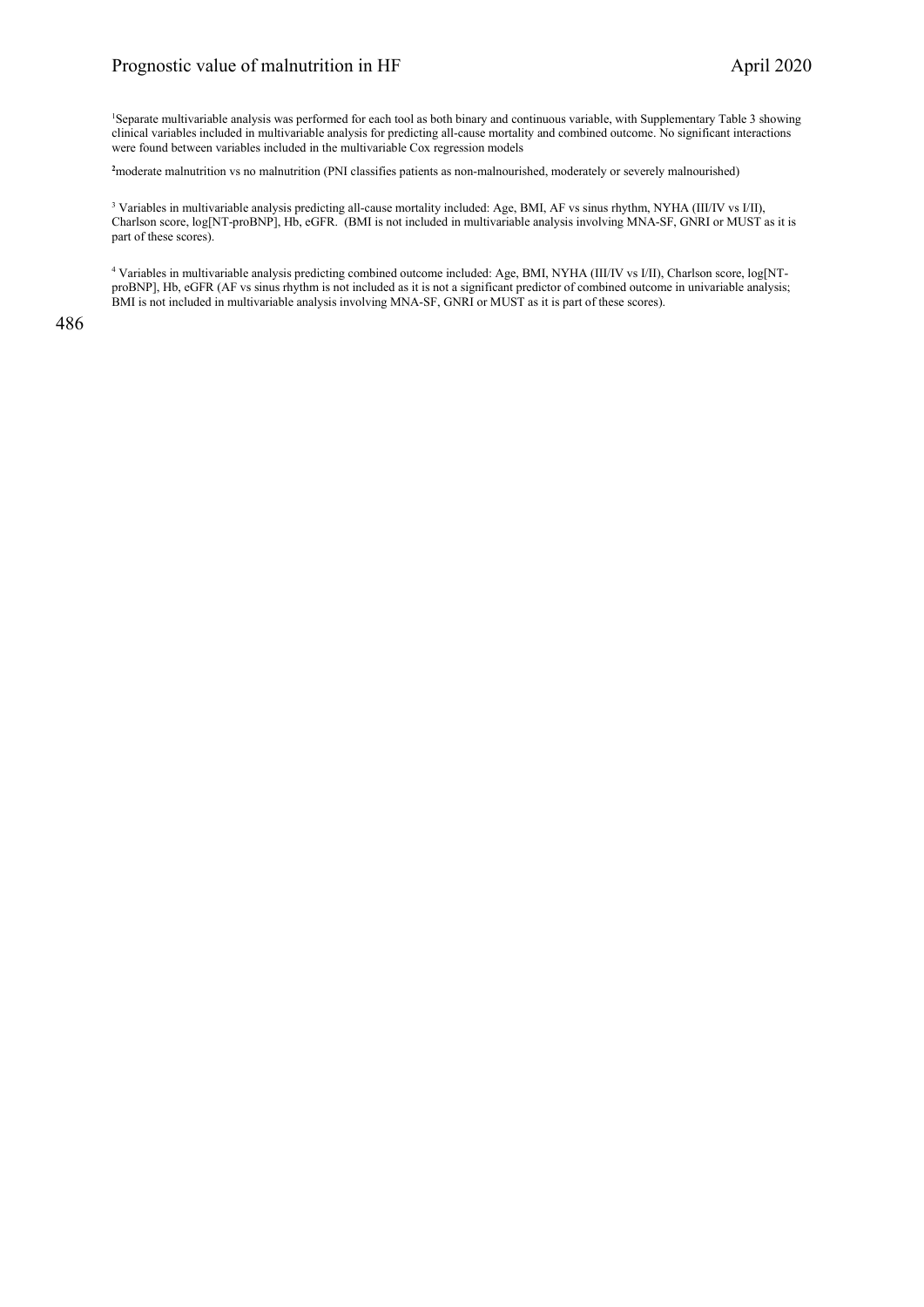### 487 **Table 3**

- 488 Addition of malnutrition tools and its impact on performance of base model containing age,
- 489 NYHA (III/IV vs I/II), Log [NTproBNP], Hb, eGFR, atrial fibrillation, CVA and COPD in
- 490 predicting all-cause mortality.<sup>1</sup>

| <b>Model</b>                               | C-statistics (95% CI) | Likelihood ratio test     |
|--------------------------------------------|-----------------------|---------------------------|
|                                            |                       | Compared to base<br>model |
|                                            |                       | (P value)                 |
| Base model <sup>2</sup>                    | 0.757(0.71, 0.81)     |                           |
| $Base2 + BMI$                              | 0.760(0.71, 0.81)     | 0.27                      |
| <b>Simple tools</b>                        |                       |                           |
| $Base2 + CONUT$                            | 0.777(0.73, 0.83)     | 0.0001                    |
| $Base2 + GNRI$                             | 0.766(0.71, 0.82)     | 0.009                     |
| $Base2 + PNI$                              | 0.770(0.72, 0.82)     | 0.0007                    |
| <b>Multi-dimensional tools</b>             |                       |                           |
| $Base^2 + MUST$                            | 0.762(0.71, 0.82)     | 0.02                      |
| $\overline{\text{Base}^2 + \text{MNA-SF}}$ | 0.776(0.72, 0.83)     | 0.0003                    |
| $Base^2 + SGA$                             | 0.768(0.71, 0.82)     | 0.002                     |
| <b>Single tests</b>                        |                       |                           |
| $Base2 + Choice$                           | 0.767(0.72, 0.82)     | 0.003                     |
| $Base2 + Albumin$                          | 0.773(0.72, 0.82)     | < 0.001                   |
| $Base2 + Total lymphocyte count$           | 0.758(0.71, 0.81)     | 0.44                      |

492 AF= atrial fibrillation, SR= sinus rhythm, NYHA= New York Heart Association, NT-proBNP= N-terminal pro-B-type natriuretic peptide, 493 Hb= hemoglobin, eGFR = estimated glomerular filtration rate, CVA= cerebrovascular accident, COPD= chronic obstructive pulmonary disease, CONUT = Controlling nutritional status score, GNRI = geriatric nutritional risk index, PNI = prognostic nutritional index, MUST= malnutrition universal screening tool, MNA-SF= mini nutritional assessment –short form, SGA = subjective global assessment, CI= confidence interval.

<sup>1</sup>Harrell's C-statistic was used to evaluate model discrimination in survival analyses. The likelihood ratio test was used to determine if there was any significant difference in model fit between the base model and models including different malnutrition tools.

500 <sup>2</sup> Base model: Age, NYHA (III/IV vs I/II), Log [NTproBNP], Rhythm (AF vs SR), Hb, eGFR, CVA, COPD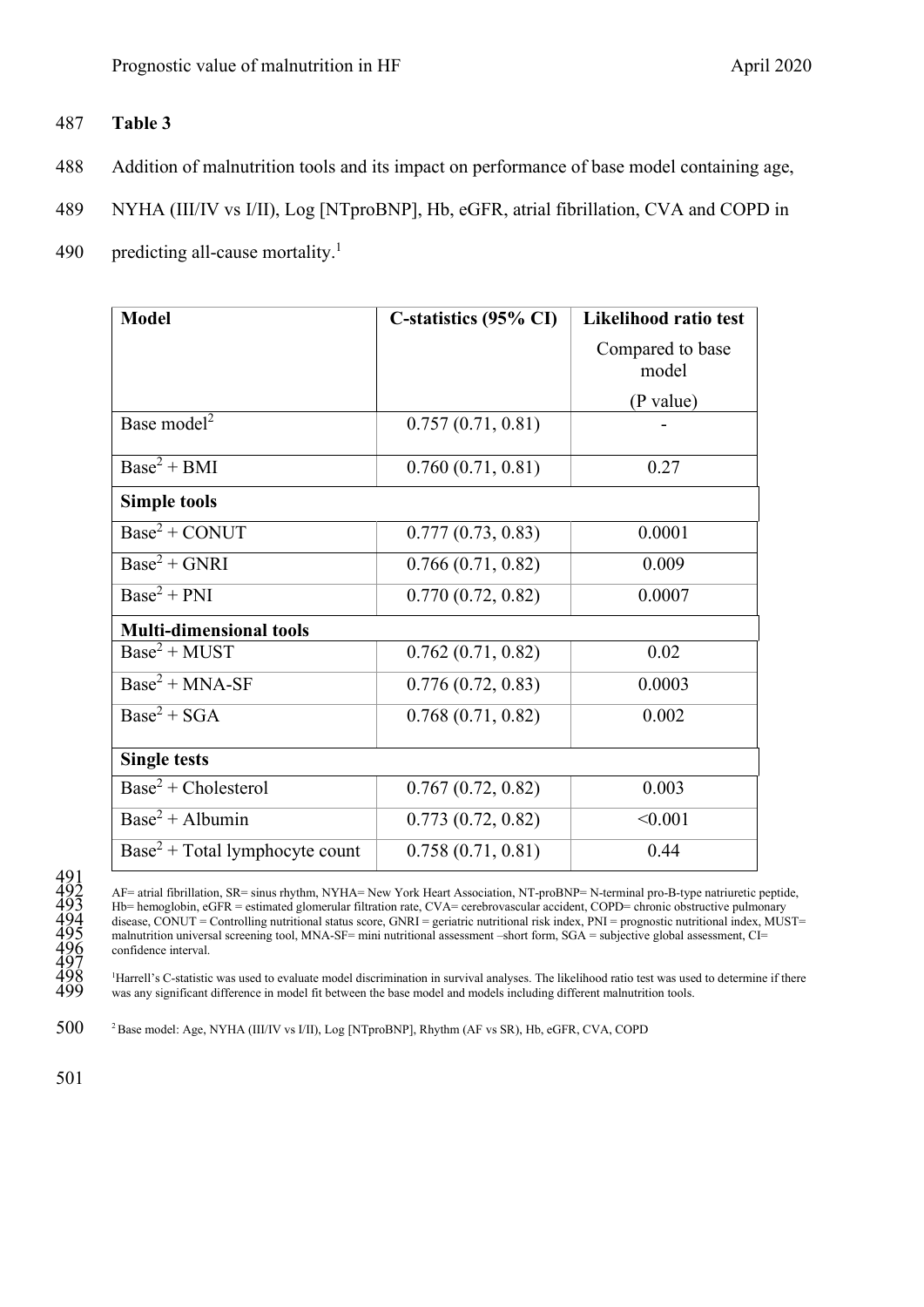### **Figure Legend**

- Figure 1: Kaplan Meier curves illustrating the relation between malnutrition tools and all-
- cause mortality (Top panel: simple tools; middle panel: multi-dimensional tools; bottom
- panel: single laboratory tests). Log rank test was used to compare survival between groups.
- Figure 2: 3 month, 6 month & 12 month mortality (top panel) and combined event rates
- (bottom panel) according to malnutrition categories of the CONUT score, MNA-SF and
- serum albumin level. The chi-squared test was used to compare proportions between groups.
- Figure 3: Kaplan Meier curves illustrating the relation between malnutrition tools and
- combined outcome (Top panel: simple tools; middle panel: multi-dimensional tools; bottom
- panel: single laboratory tests). Log rank test was used to compare survival between groups.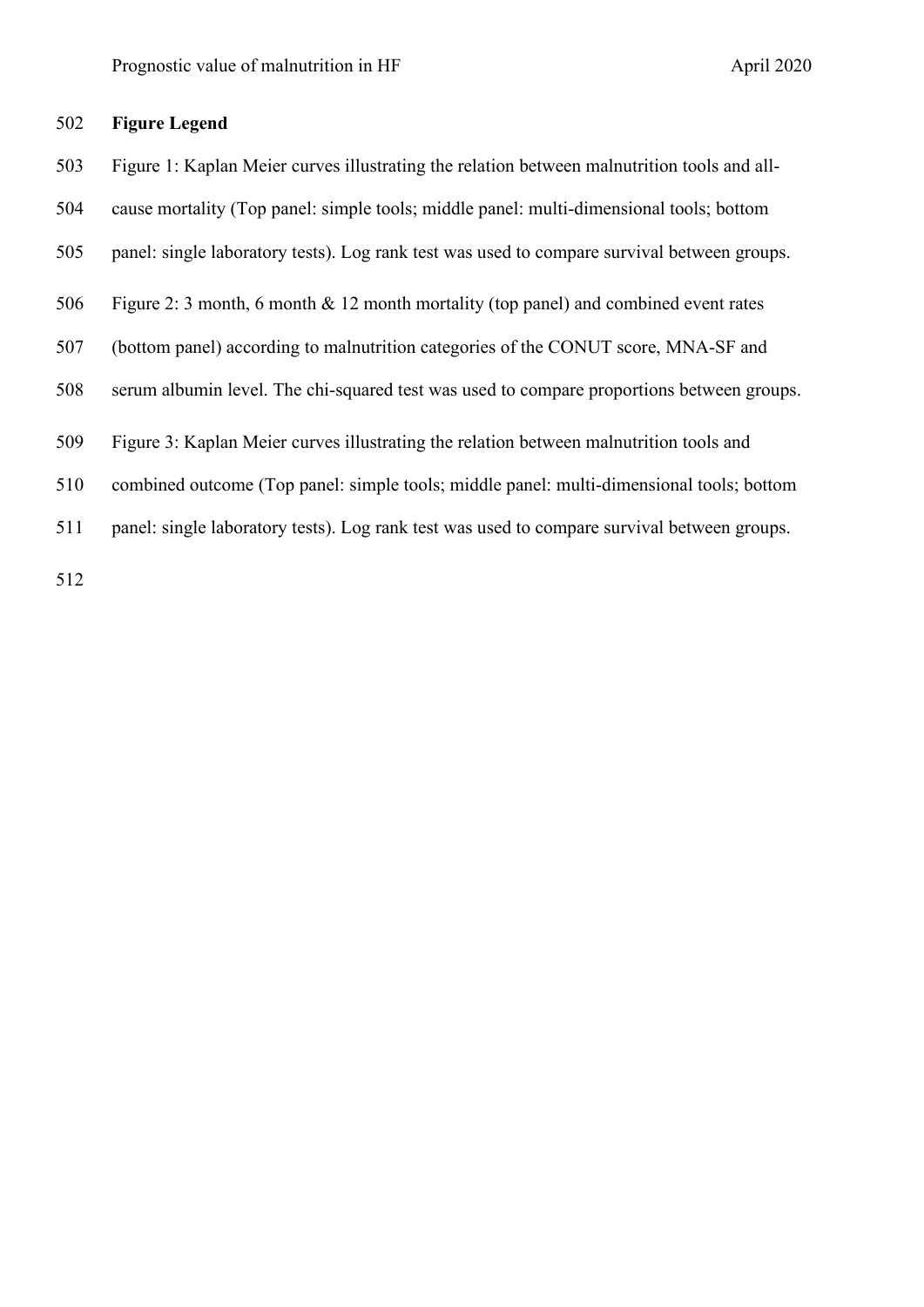### **Figure 1**

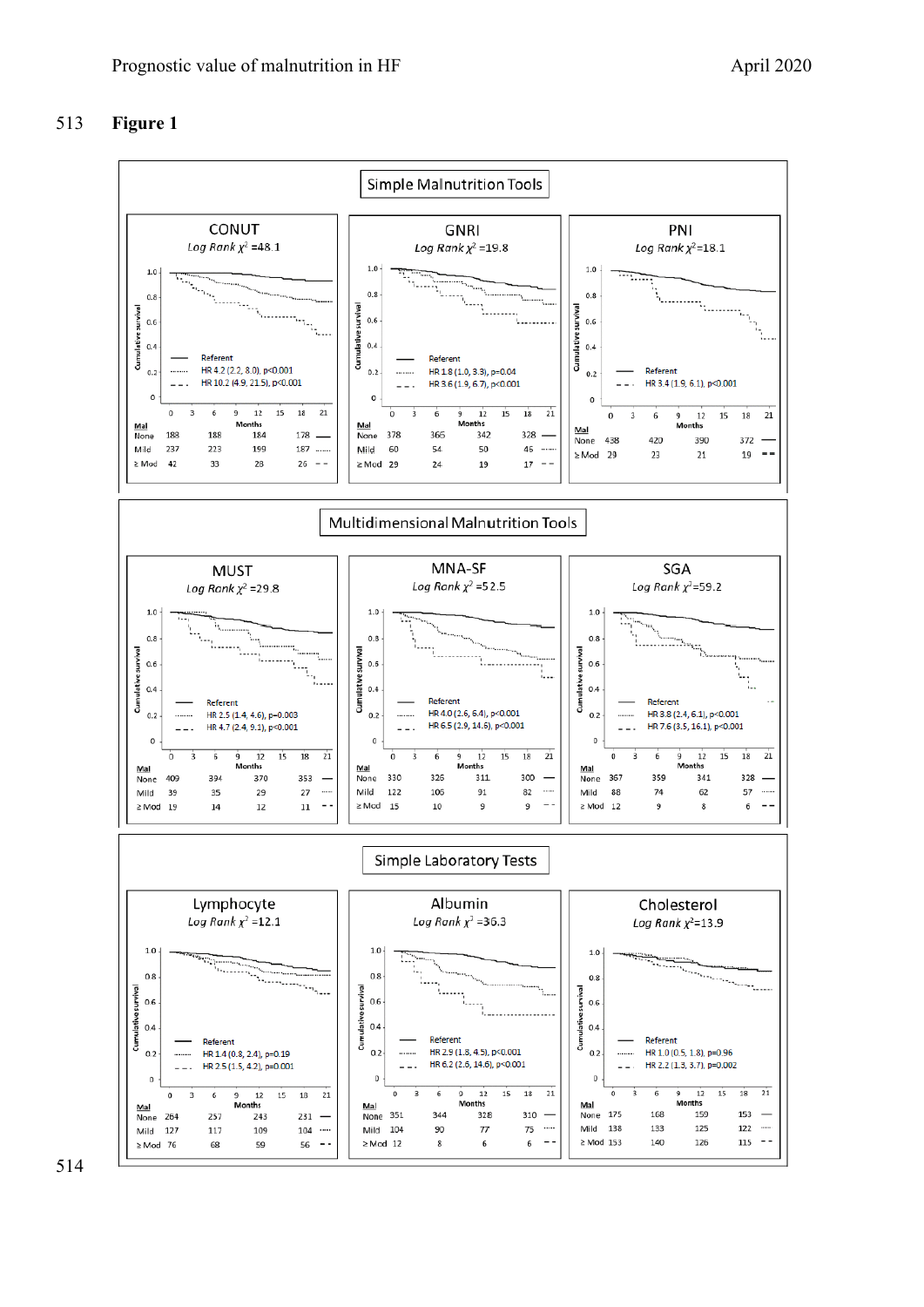### 515 **Figure 2**

### A, All-cause mortality

|                           |               |                 | <b>CONUT</b>           |                |         |                                               |                     |                        | MNA-SF          |                 |         |                        |               | Albumin        |                        |                |         |
|---------------------------|---------------|-----------------|------------------------|----------------|---------|-----------------------------------------------|---------------------|------------------------|-----------------|-----------------|---------|------------------------|---------------|----------------|------------------------|----------------|---------|
|                           |               |                 | Worsening malnutrition |                | D       |                                               |                     | Worsening malnutrition |                 |                 | D       |                        |               |                | Worsening malnutrition |                | P       |
|                           | $0-1$         | $2 - 3$         | $4 - 5$                | $\geq 6$       |         |                                               | $13 - 14$           | $11 - 12$              | $9 - 10$        | < 8             |         |                        | $\geq 40$     | $35 - 39$      | $31 - 34$              | $<$ 30         |         |
|                           | $N = 187$     | $N = 190$       | $N = 68$               | $N = 22$       |         |                                               | $N = 241$           | $N = 132$              | $N=61$          | $N = 30$        |         |                        | $N = 75$      | $N = 276$      | $N=99$                 | $N=17$         |         |
| 묩<br>$\sim$               | 0             | 1%<br>$(N=2)$   | 6%<br>$(N=4)$          | 9%<br>$(N=2)$  | < 0.001 | а<br>$\epsilon$                               | 0                   | O                      | 7%<br>$(N=4)$   | 13%<br>$(N=4)$  | < 0.001 | Ξ<br>m                 | 0             | 0<br>$(N=1)$   | 4%<br>$(N=4)$          | 18%<br>$(N=3)$ | < 0.001 |
| ε<br><b>SC</b>            | 0             | 4%<br>$(N=8)$   | 19%<br>$(N=13)$        | 18%<br>$(N=4)$ | < 0.001 | ε<br>$\circ$                                  | $\Omega$<br>$(N=1)$ | 4%<br>$(N=5)$          | 18%<br>$(N=11)$ | 23%<br>$(N=7)$  | < 0.001 | ε<br>$\bullet$         | 3%<br>$(N=2)$ | 2%<br>$(N=5)$  | 13%<br>$(N=13)$        | 29%<br>$(N=5)$ | < 0.001 |
| Ε<br>$\mathbf{\tilde{c}}$ | 2%<br>$(N=4)$ | 13%<br>$(N=25)$ | 28%<br>$(N=19)$        | 36%<br>$(N=8)$ | < 0.001 | Ε<br>$\mathbf{C}$<br>$\overline{\phantom{0}}$ | 4%<br>$(N=10)$      | 11%<br>$(N=15)$        | 32%<br>$(N=20)$ | 33%<br>$(N=10)$ | < 0.001 | Ξ<br>$\mathbf{a}$<br>≕ | 4%<br>$(N=3)$ | 7%<br>$(N=20)$ | 25%<br>$(N=25)$        | 47%<br>$(N=8)$ | < 0.001 |

$$
\text{Mortality Rate:} \quad \Box \quad \texttt{<5\%} \qquad \Box \quad \texttt{5-10\%} \qquad \Box \quad \texttt{10-20\%} \qquad \Box \quad \texttt{20-50\%}
$$

#### B, Combined event rates

MNA-SF Albumin  $\, {\bf P}$  $\mathbf{P}$  $\mathbf{P}$ Worsening malnutrition Worsening malnutrition Worsening malnutrition  $11 - 12$  $0 - 1$  $2 - 3$  $4 - 5$  $\geq 6$  $13 - 14$  $9 - 10$  $\leq 8$ 35-39  $31 - 34$  $\leq 30$  $\geq$  40  $N = 187$  $N=190$  $N=68$  $N = 22$  $N=75$  $N = 276$  $N=99$  $N=17$  $(N=241)$  $(N=132)$  $(N=61)$  $(N=30)$  $< 0.001$  $8%$ 11% 19% 47% 15% 38% 27%  $\overline{0.001}$  $\frac{28\%}{N=19}$  $5%$ 12% 32%  $< 0.001$  $3 \text{ m}$  $3 \text{ m}$  $8%$  $3m$  $(N=8)$  $(N=6)$  $(N=31)$  $(N=19)$  $(N=15)$  $(N=23)$  $(N=7)$  $(N=13)$  $(N=20)$  $(N=23)$  $(N=8)$ 39% 71%  $\overline{0.001}$  $27%$ 12% 19% 13% 20% 50% 73%  $< 0.001$  $6m$  $10%$ 61% 57%  $< 0.001$  $6m$  $6<sub>m</sub>$  $(N=34)$  $(N=16)$  $(N=53)$  $(N=39)$  $(N=12)$  $(N=25)$  $(N=38)$  $(N=9)$  $(N=23)$  $(N=35)$  $(N=37)$  $(N=17)$ 23% 29%  $60%$ 82%  $< 0.001$  $32\%$ <br>(N=60) 71% 73%  $< 0.001$ 24% 68%  $82\%$ <br>(N=18)  $< 0.001$  $12 m$  $22%$  $36%$  $12 m$  $12 m$  $(N=22)$  $(N=17)$  $(N=79)$  $(N=59)$  $(N=14)$  $(N=45)$  $(N=46)$  $(N=54)$  $(N=48)$  $(N=43)$  $\Box$  <10%  $10-20%$  $\Box$  21-40%  $\blacksquare$  41-70%  $\blacksquare$  >70% Combined event rate: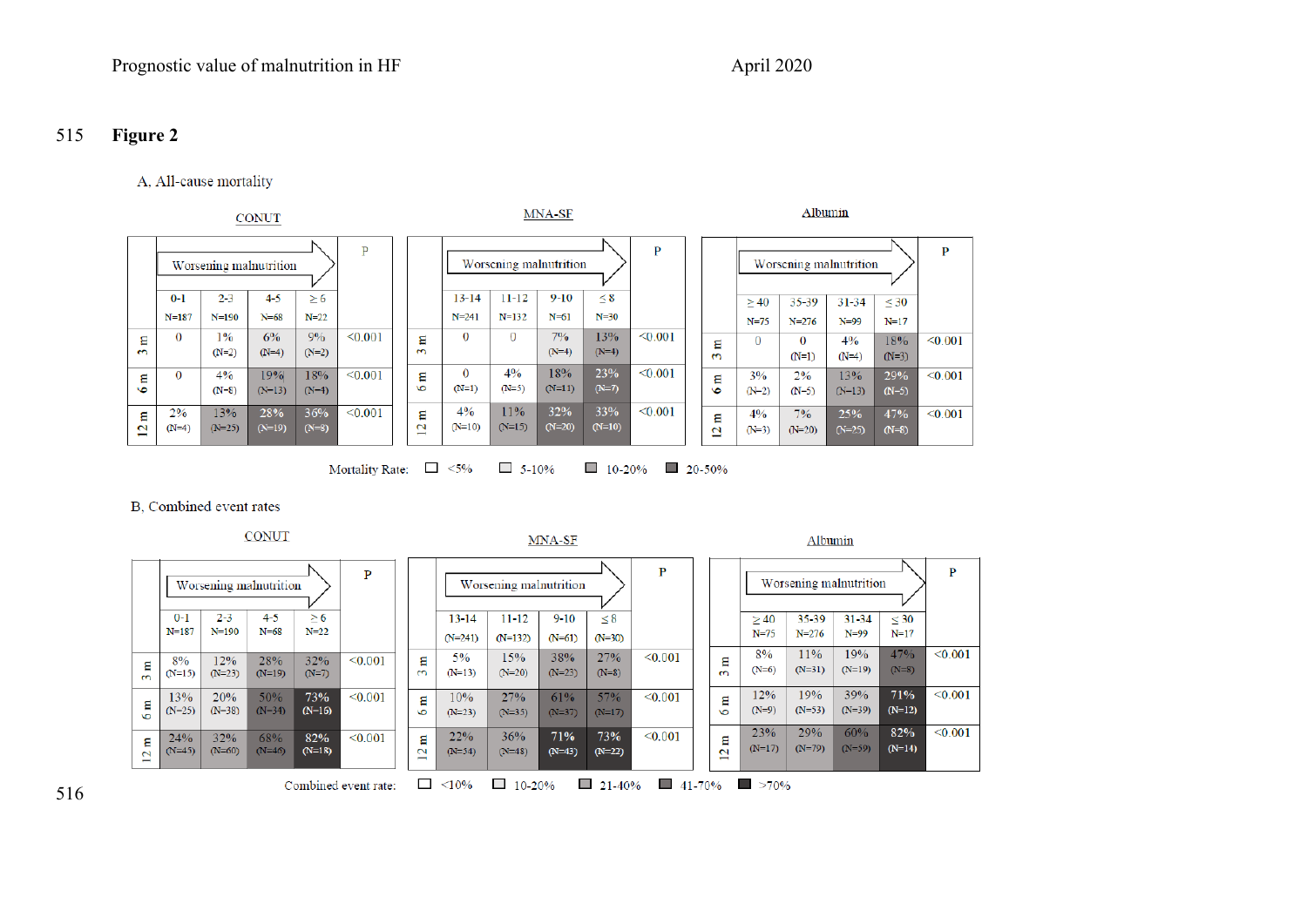## **Figure 3**

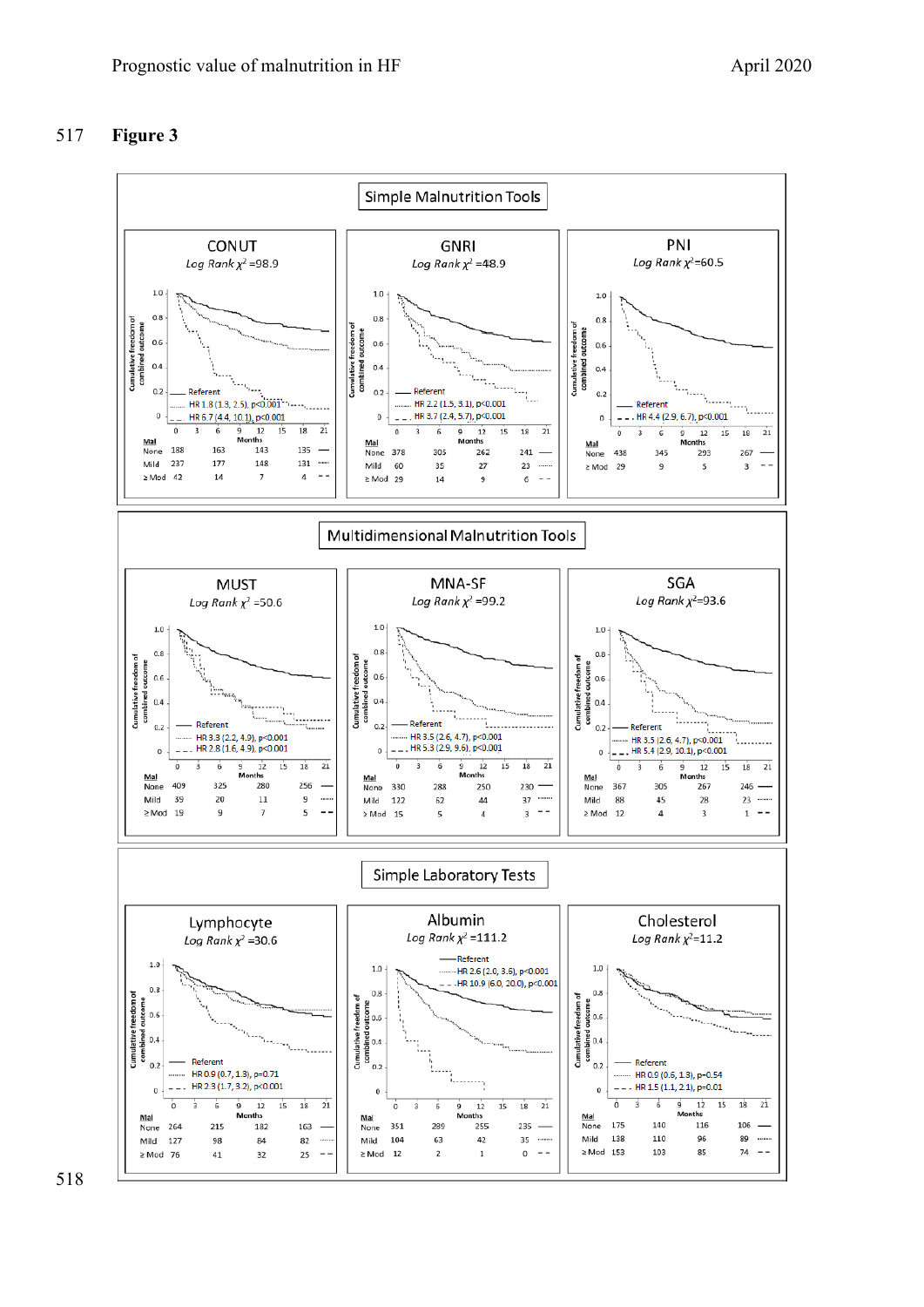### 519 **References**

1 Cederholm R, Barazzoni P, Austin P, Ballmer P, Biolo G, Bischoff SC, Compher C, Correia I, Higashiguchi T, Holst M, et al. ESPEN guidelines on definitions and terminology of clinical nutrition. *Clin Nutr*. 2017; **36**: 49-64,

2 Lin H, Zhang H, Lin Z, Li X, Kong X and Sun G. Review of nutritional screening and assessment tools and clinical outcomes in heart failure. *Heart Fail Rev.* 2016;**21**:549-565.

3 Di Gioia G, Creta A, Fittipaldi M, [Giorgino R,](https://www.ncbi.nlm.nih.gov/pubmed/?term=Giorgino%20R%5BAuthor%5D&cauthor=true&cauthor_uid=27140179) [Quintarelli F,](https://www.ncbi.nlm.nih.gov/pubmed/?term=Quintarelli%20F%5BAuthor%5D&cauthor=true&cauthor_uid=27140179) [Satriano U,](https://www.ncbi.nlm.nih.gov/pubmed/?term=Satriano%20U%5BAuthor%5D&cauthor=true&cauthor_uid=27140179) [Cruciani](https://www.ncbi.nlm.nih.gov/pubmed/?term=Cruciani%20A%5BAuthor%5D&cauthor=true&cauthor_uid=27140179) 

[A,](https://www.ncbi.nlm.nih.gov/pubmed/?term=Cruciani%20A%5BAuthor%5D&cauthor=true&cauthor_uid=27140179) [Antinolfi V,](https://www.ncbi.nlm.nih.gov/pubmed/?term=Antinolfi%20V%5BAuthor%5D&cauthor=true&cauthor_uid=27140179) [Di Berardino S,](https://www.ncbi.nlm.nih.gov/pubmed/?term=Di%20Berardino%20S%5BAuthor%5D&cauthor=true&cauthor_uid=27140179) [Costanzo D,](https://www.ncbi.nlm.nih.gov/pubmed/?term=Costanzo%20D%5BAuthor%5D&cauthor=true&cauthor_uid=27140179) et al. Effects of Malnutrition on Left Ventricular Mass in a North-Malagasy Children Population. *PLoS One* 2016;**11:**e0154523

4 Faddan NHA, Sayh KIE, Shams H, Badrawy H. Myocardial dysfunction in malnourished children. *Ann Pediatr Cardiol* 2010;**3:**113-18

5 Valentova M, von Haehling S, Bauditz J, [Doehner W,](https://www.ncbi.nlm.nih.gov/pubmed/?term=Doehner%20W%5BAuthor%5D&cauthor=true&cauthor_uid=26865478) [Ebner N,](https://www.ncbi.nlm.nih.gov/pubmed/?term=Ebner%20N%5BAuthor%5D&cauthor=true&cauthor_uid=26865478) [Bekfani T,](https://www.ncbi.nlm.nih.gov/pubmed/?term=Bekfani%20T%5BAuthor%5D&cauthor=true&cauthor_uid=26865478) [Elsner](https://www.ncbi.nlm.nih.gov/pubmed/?term=Elsner%20S%5BAuthor%5D&cauthor=true&cauthor_uid=26865478)  [S,](https://www.ncbi.nlm.nih.gov/pubmed/?term=Elsner%20S%5BAuthor%5D&cauthor=true&cauthor_uid=26865478) [Sliziuk V,](https://www.ncbi.nlm.nih.gov/pubmed/?term=Sliziuk%20V%5BAuthor%5D&cauthor=true&cauthor_uid=26865478) [Scherbakov N,](https://www.ncbi.nlm.nih.gov/pubmed/?term=Scherbakov%20N%5BAuthor%5D&cauthor=true&cauthor_uid=26865478) [Murín J,](https://www.ncbi.nlm.nih.gov/pubmed/?term=Mur%C3%ADn%20J%5BAuthor%5D&cauthor=true&cauthor_uid=26865478) et al. Intestinal congestion and right ventricular dysfunction: a link with appetite loss, inflammation, and cachexia in chronic heart failure. *Eur Heart J* 2016;**37:**1684-91

6 von Haehling S, Doehner W, Anker SD. Nutrition, metabolism, and the complex pathophysiology of cachexia in chronic heart failure. *Cardiovasc Res* 2007;**73:**298-309 7 Fávaro-Moreira NC, Krausch-Hofmann S, Matthys C, [Vereecken C,](https://www.ncbi.nlm.nih.gov/pubmed/?term=Vereecken%20C%5BAuthor%5D&cauthor=true&cauthor_uid=27184278) [Vanhauwaert](https://www.ncbi.nlm.nih.gov/pubmed/?term=Vanhauwaert%20E%5BAuthor%5D&cauthor=true&cauthor_uid=27184278)  [E,](https://www.ncbi.nlm.nih.gov/pubmed/?term=Vanhauwaert%20E%5BAuthor%5D&cauthor=true&cauthor_uid=27184278) [Declercq A,](https://www.ncbi.nlm.nih.gov/pubmed/?term=Declercq%20A%5BAuthor%5D&cauthor=true&cauthor_uid=27184278) [Bekkering GE,](https://www.ncbi.nlm.nih.gov/pubmed/?term=Bekkering%20GE%5BAuthor%5D&cauthor=true&cauthor_uid=27184278) [Duyck J.](https://www.ncbi.nlm.nih.gov/pubmed/?term=Duyck%20J%5BAuthor%5D&cauthor=true&cauthor_uid=27184278) Risk Factors for Malnutrition in Older Adults: A Systematic Review of the Literature Based on Longitudinal Data. *Adv Nutr* 2016;**7:**507-22 8 Ponikowski P, Voors AA, Anker SD, Bueno H, Cleland JG, Coats AJ, Falk V, González-Juanatey JR, Harjola VP, Jankowska EA, et al; Authors/Task Force Members; Document Reviewers. 2016 ESC Guidelines for the diagnosis and treatment of acute and chronic heart failure: The Task Force for the diagnosis and treatment of acute and chronic heart failure of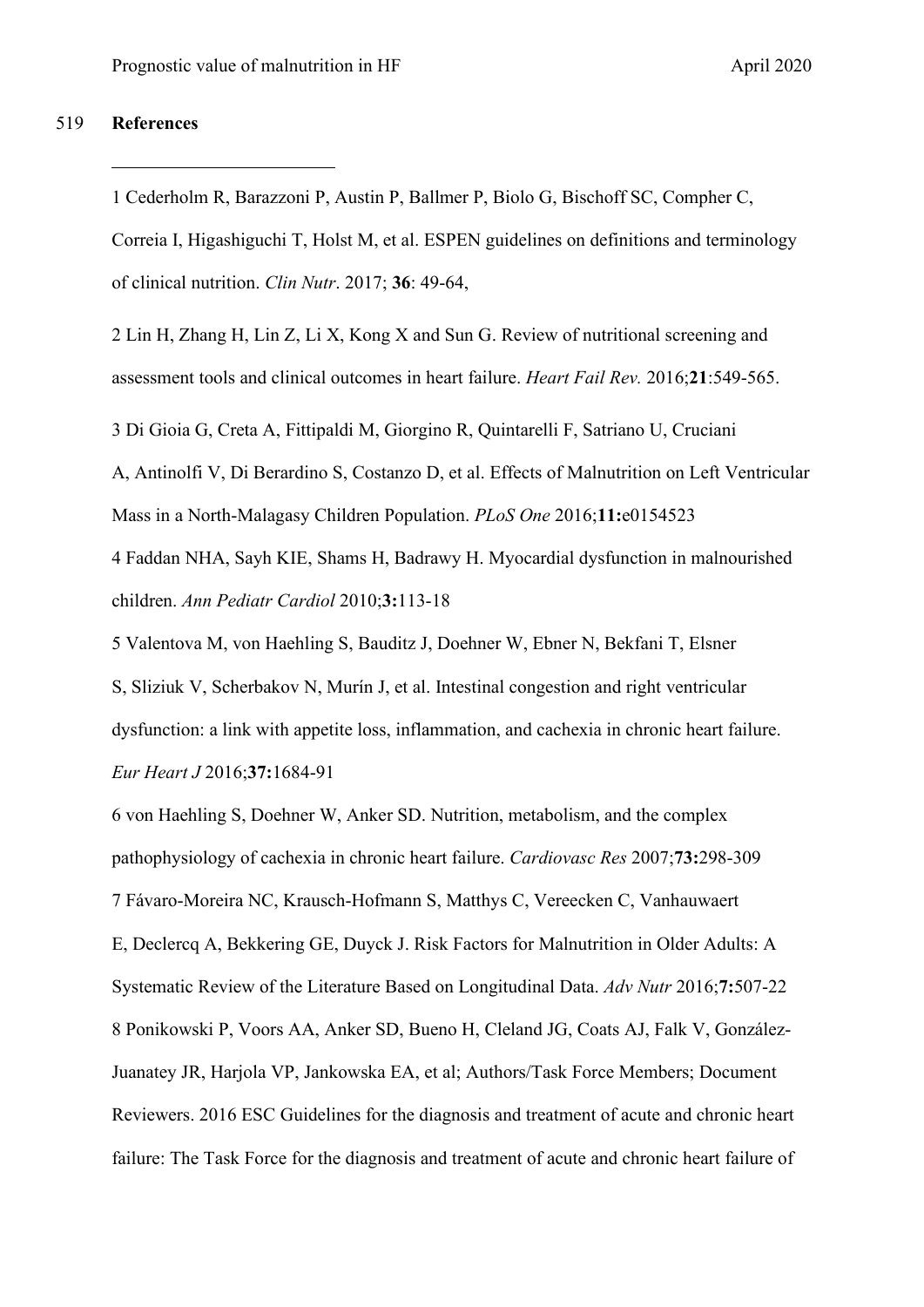<span id="page-30-0"></span>the European Society of Cardiology (ESC). Developed with the special contribution of the Heart Failure Association (HFA) of the ESC. *Eur J Heart Fail* 2016;**18:**891-975 9 National Institute for Health and Care Excellence (2018). Chronic heart failure in adults: diagnosis and management. [Accessed April 2019] available at: https://www.nice.org.uk/guidance/NG106

<span id="page-30-2"></span><span id="page-30-1"></span>10 Bouillanne O, Morineau G, Dupont C, [Coulombel I,](https://www.ncbi.nlm.nih.gov/pubmed/?term=Coulombel%20I%5BAuthor%5D&cauthor=true&cauthor_uid=16210706) [Vincent JP,](https://www.ncbi.nlm.nih.gov/pubmed/?term=Vincent%20JP%5BAuthor%5D&cauthor=true&cauthor_uid=16210706) [Nicolis I,](https://www.ncbi.nlm.nih.gov/pubmed/?term=Nicolis%20I%5BAuthor%5D&cauthor=true&cauthor_uid=16210706) [Benazeth](https://www.ncbi.nlm.nih.gov/pubmed/?term=Benazeth%20S%5BAuthor%5D&cauthor=true&cauthor_uid=16210706)  [S,](https://www.ncbi.nlm.nih.gov/pubmed/?term=Benazeth%20S%5BAuthor%5D&cauthor=true&cauthor_uid=16210706) [Cynober L,](https://www.ncbi.nlm.nih.gov/pubmed/?term=Cynober%20L%5BAuthor%5D&cauthor=true&cauthor_uid=16210706) [Aussel C.](https://www.ncbi.nlm.nih.gov/pubmed/?term=Aussel%20C%5BAuthor%5D&cauthor=true&cauthor_uid=16210706) Geriatric nutritional risk index: a new index for evaluating at –risk elderly medical patients. *Am J Clin Nutr* 2005;**82**:777-83.

<span id="page-30-3"></span>11 Cereda E, Pedrolli G. The geriatric nutritional risk index. *Curr Opin Clin Nutr Metab Care* 2009;**12**:1-7.

<span id="page-30-4"></span>12 Ignacio de Ulíbarri J, González-Madroño A, de Villar NG, [González P,](https://www.ncbi.nlm.nih.gov/pubmed/?term=Gonz%C3%A1lez%20P%5BAuthor%5D&cauthor=true&cauthor_uid=15762418) [González](https://www.ncbi.nlm.nih.gov/pubmed/?term=Gonz%C3%A1lez%20B%5BAuthor%5D&cauthor=true&cauthor_uid=15762418)  [B,](https://www.ncbi.nlm.nih.gov/pubmed/?term=Gonz%C3%A1lez%20B%5BAuthor%5D&cauthor=true&cauthor_uid=15762418) [Mancha A,](https://www.ncbi.nlm.nih.gov/pubmed/?term=Mancha%20A%5BAuthor%5D&cauthor=true&cauthor_uid=15762418) [Rodríguez F,](https://www.ncbi.nlm.nih.gov/pubmed/?term=Rodr%C3%ADguez%20F%5BAuthor%5D&cauthor=true&cauthor_uid=15762418) [Fernández G.](https://www.ncbi.nlm.nih.gov/pubmed/?term=Fern%C3%A1ndez%20G%5BAuthor%5D&cauthor=true&cauthor_uid=15762418) CONUT: a tool for controlling nutritional status. First validation in a hospital population. *Nutr Hosp* 2005; **20**:38-45.

<span id="page-30-5"></span>13 Buzby GP, Mullen JL, Matthews DC, [Hobbs CL,](http://www.ncbi.nlm.nih.gov/pubmed/?term=Hobbs%20CL%5BAuthor%5D&cauthor=true&cauthor_uid=7350839) [Rosato EF.](http://www.ncbi.nlm.nih.gov/pubmed/?term=Rosato%20EF%5BAuthor%5D&cauthor=true&cauthor_uid=7350839) Prognostic nutritional index in gastrointestinal surgery. *Am J Surg* 1980;**139**:160–167.

<span id="page-30-6"></span>14 Elia M, The British Association for Parenteral and Enteral Nutrition: Malnutrition Advisory Group. The 'MUST' Report. Nutritional screening of adults: a multidisciplinary responsibility. Last modified. 2003. Accessed 22.7.2019. <https://www.bapen.org.uk/pdfs/must/must-report.pdf>

<span id="page-30-7"></span>15 Guigoz Y, Vellas B, Garry PJ. Assessing the nutritional status of the elderly: The Mini Nutritional Assessment as part of the geriatric evaluation. *Nutr Rev.* 1996;**54**:59-65.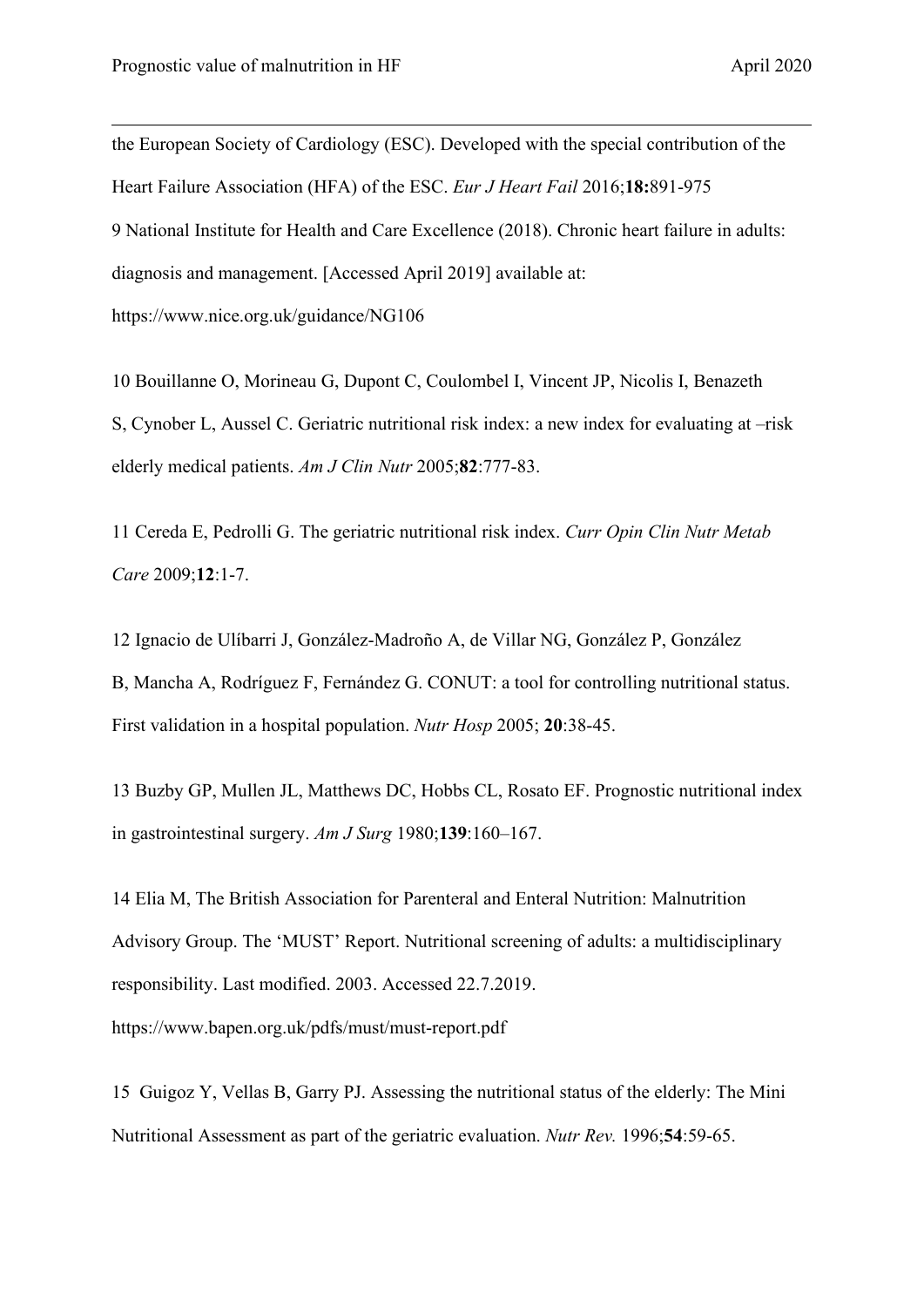16 Rubenstein LZ, Harker JO, Salva A, Guigoz Y, Vellas B. Screening for undernutrition in geriatric practice: developing the Short-Form Mini-Nutritional Assessment (MNA-SF). *J. Gerontol.* 2001;**56**: M366–M372.

<span id="page-31-0"></span>17 Detsky AS, McLaughlin JR, Baker JP, [Johnston N,](https://www.ncbi.nlm.nih.gov/pubmed/?term=Johnston%20N%5BAuthor%5D&cauthor=true&cauthor_uid=3820522) [Whittaker S,](https://www.ncbi.nlm.nih.gov/pubmed/?term=Whittaker%20S%5BAuthor%5D&cauthor=true&cauthor_uid=3820522) [Mendelson](https://www.ncbi.nlm.nih.gov/pubmed/?term=Mendelson%20RA%5BAuthor%5D&cauthor=true&cauthor_uid=3820522)  [RA,](https://www.ncbi.nlm.nih.gov/pubmed/?term=Mendelson%20RA%5BAuthor%5D&cauthor=true&cauthor_uid=3820522) [Jeejeebhoy KN.](https://www.ncbi.nlm.nih.gov/pubmed/?term=Jeejeebhoy%20KN%5BAuthor%5D&cauthor=true&cauthor_uid=3820522) What is subjective global assessment of nutritional status? *J Parenter Enteral Nutr* 1987;**11**:8 13.

<span id="page-31-1"></span>18 [da Silva Fink J,](https://www.ncbi.nlm.nih.gov/pubmed/?term=da%20Silva%20Fink%20J%5BAuthor%5D&cauthor=true&cauthor_uid=25596153) [Daniel de Mello P,](https://www.ncbi.nlm.nih.gov/pubmed/?term=Daniel%20de%20Mello%20P%5BAuthor%5D&cauthor=true&cauthor_uid=25596153) [Daniel de Mello E.](https://www.ncbi.nlm.nih.gov/pubmed/?term=Daniel%20de%20Mello%20E%5BAuthor%5D&cauthor=true&cauthor_uid=25596153) Subjective global assessment of nutritional status – A systematic review of the literature. *[Clin Nutr](https://www.ncbi.nlm.nih.gov/pubmed/25596153)*. 2015;**34**:785-92.

<span id="page-31-2"></span>19 Mizobuchi K, Jujo K, Minami Y, Ishida I, Nakao M, Hagiwara N. The baseline nutritional status predicts long term mortality in patients undergoing endovascular therapy. *Nutrients*  2019;**11:**1745.

<span id="page-31-3"></span>20 Charlson ME, Pompei P, Ales KL, [MacKenzie CR.](http://www.ncbi.nlm.nih.gov/pubmed/?term=MacKenzie%20CR%5BAuthor%5D&cauthor=true&cauthor_uid=3558716) A new method of classifying prognostic comorbidity in longitudinal studies: development and validation. *J Chronic Dis* 1987;**40**:373-383.

<span id="page-31-5"></span><span id="page-31-4"></span>21 Chobanian AV, Bakris GL, Black HR, Cushman WC, Green LA, Izzo JL Jr, Jones DW, Materson BJ, Oparil S, Wright JT Jr, et al; National Heart, Lung, and Blood Institute Joint National Committee on Prevention, Detection, Evaluation, and Treatment of High Blood Pressure; National High Blood Pressure Education Program Coordinating Committee. The Seventh Report of the Joint National Committee on Prevention, Detection, Evaluation, and Treatment of High Blood Pressure: the JNC 7 report. *JAMA.* 2003;**289**:2560–72.

<span id="page-31-6"></span>22 Janz TG, Johnson RL, Rubenstein SD. Anemia in the emergency department: evaluation and treatment. *Emergency Medicine Practice*.2013;**15**:1-15.